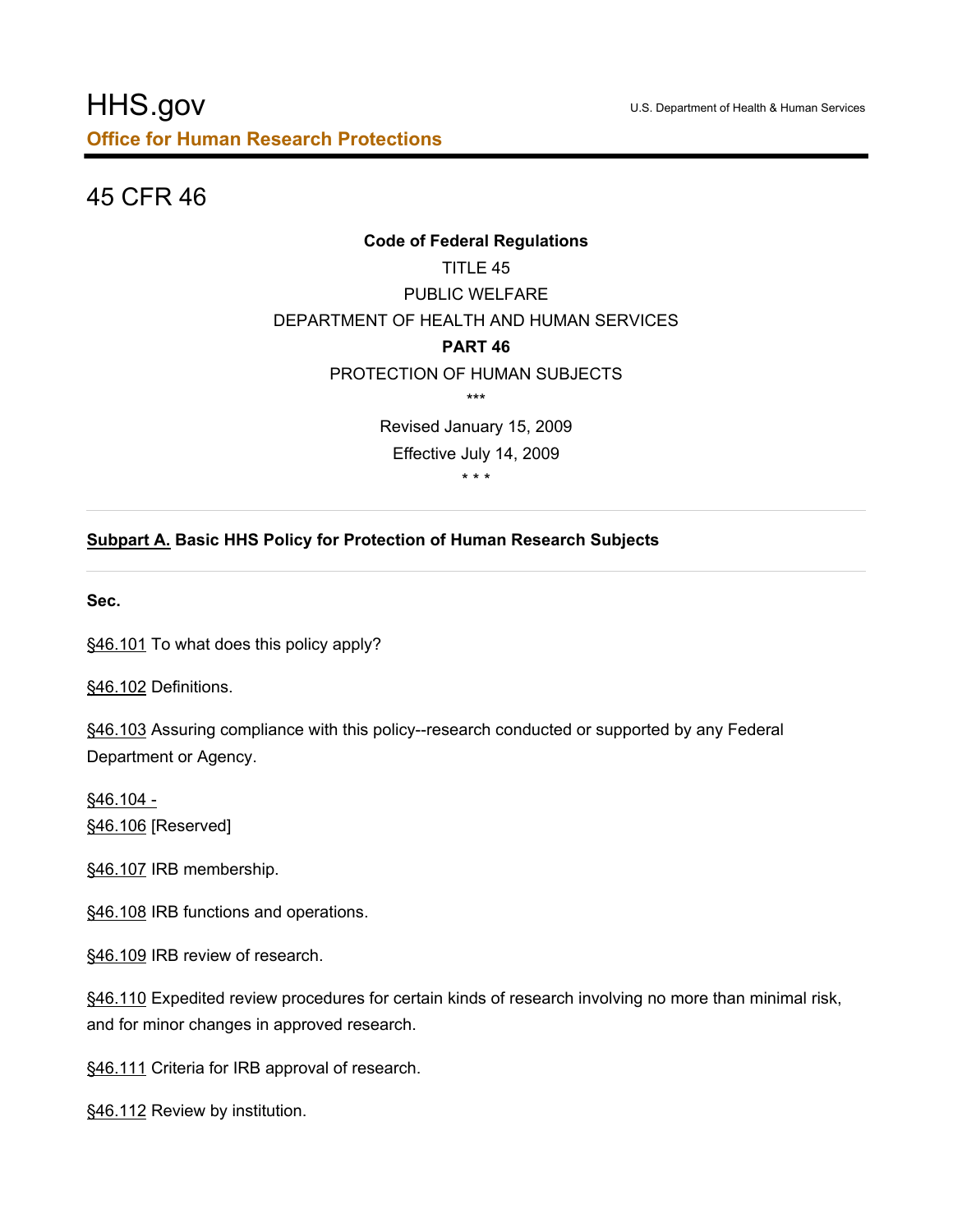§46.113 Suspension or termination of IRB approval of research.

§46.114 Cooperative research.

§46.115 IRB records.

§46.116 General requirements for informed consent.

§46.117 Documentation of informed consent.

§46.118 Applications and proposals lacking definite plans for involvement of human subjects.

§46.119 Research undertaken without the intention of involving human subjects.

§46.120 Evaluation and disposition of applications and proposals for research to be conducted or supported by a Federal Department or Agency.

§46.121 [Reserved]

§46.122 Use of Federal funds

§46.123 Early termination of research support: Evaluation of applications and proposals.

§46.124 Conditions.

# Subpart B. Additional Protections for Pregnant Women, Human Fetuses and Neonates Involved in Research

Sec.

§46.201 To what do these regulations apply?

§46.202 Definitions.

§46.203 Duties of IRBs in connection with research involving pregnant women, fetuses, and neonates.

§46.204 Research involving pregnant women or fetuses.

§46.205 Research involving neonates.

§46.206 Research involving, after delivery, the placenta, the dead fetus or fetal material.

§46.207 Research not otherwise approvable which presents an opportunity to understand, prevent, or alleviate a serious problem affecting the health or welfare of pregnant women, fetuses, or neonates.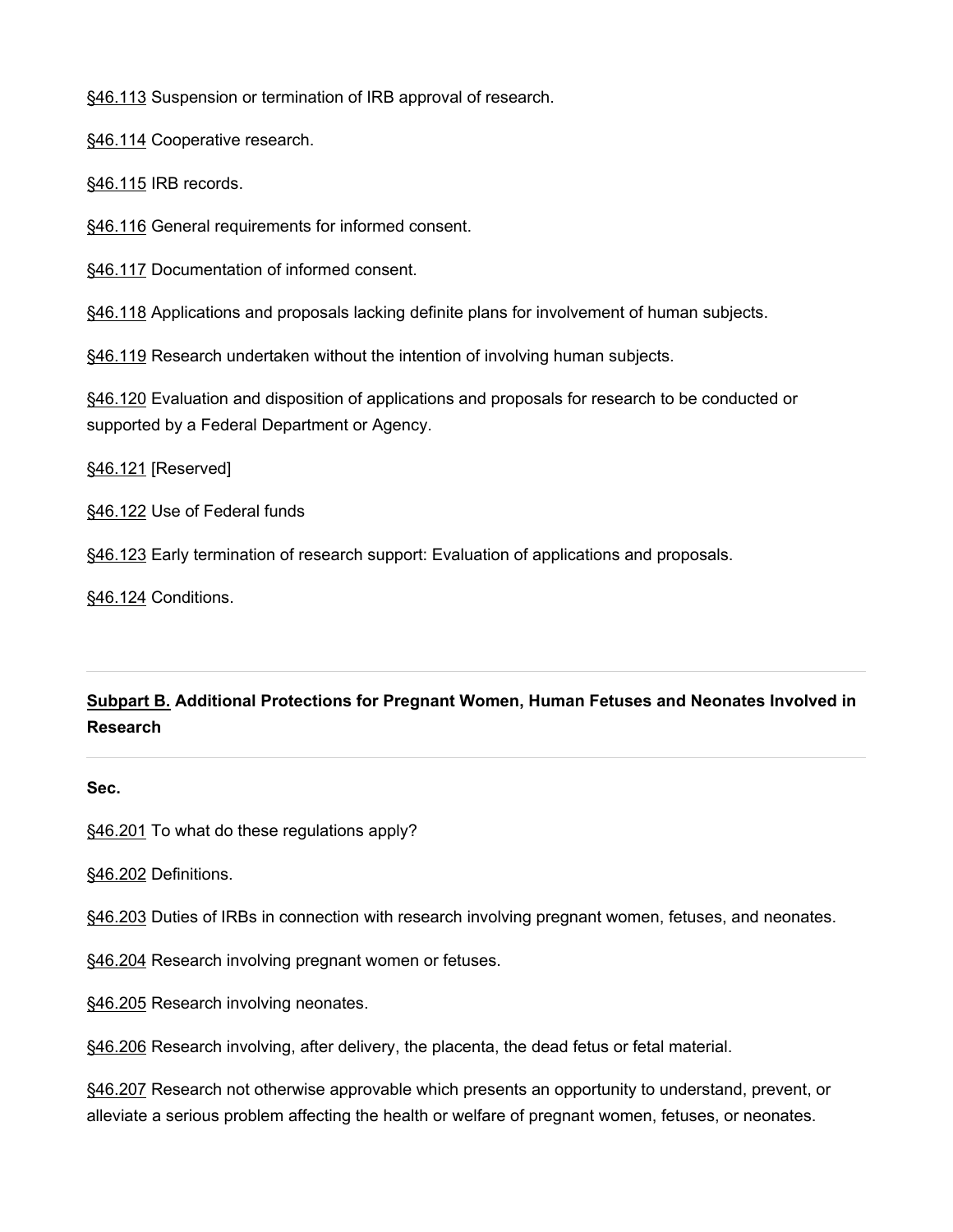# Subpart C. Additional Protections Pertaining to Biomedical and Behavioral Research Involving Prisoners as Subjects

Sec.

§46.301 Applicability

§46.302 Purpose.

§46.303 Definitions.

§46.304 Composition of Institutional Review Boards where prisoners are involved.

§46.305 Additional duties of the Institutional Review Boards where prisoners are involved.

§46.306 Permitted research involving prisoners.

### Subpart D. Additional Protections for Children Involved as Subjects in Research

Sec.

§46.401 To what do these regulations apply?

§46.402 Definitions.

§46.403 IRB duties.

§46.404 Research not involving greater than minimal risk.

§46.405 Research involving greater than minimal risk but presenting the prospect of direct benefit to the individual subjects.

§46.406 Research involving greater than minimal risk and no prospect of direct benefit to individual subjects, but likely to yield generalizable knowledge about the subject's disorder or condition.

§46.407 Research not otherwise approvable which presents an opportunity to understand, prevent, or alleviate a serious problem affecting the health or welfare of children.

§46.408 Requirements for permission by parents or guardians and for assent by children.

§46.409 Wards.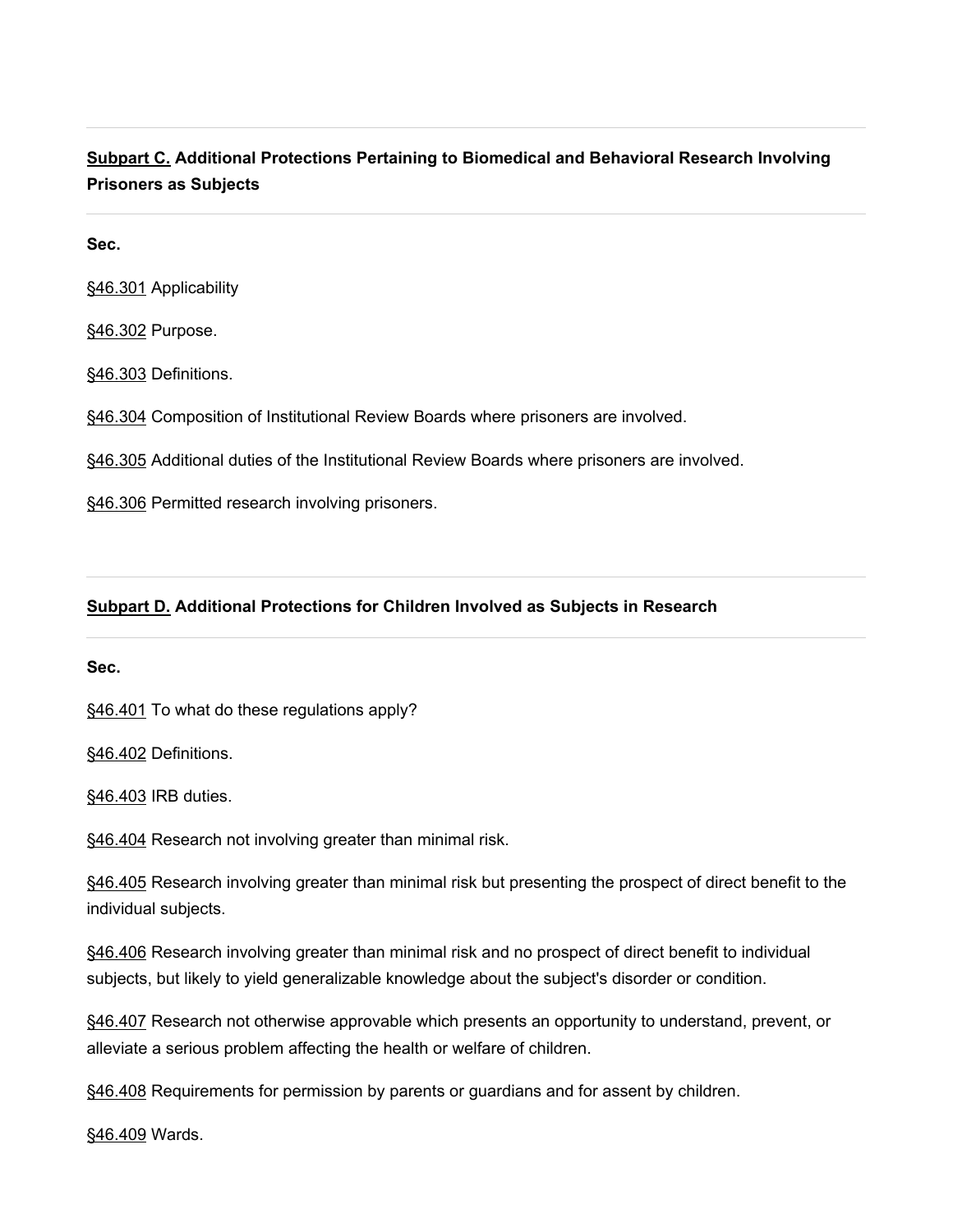#### Subpart E. Registration of Institutional Review Boards

Sec.

§46.501 What IRBs must be registered?

§46.502 What information must be provided when registering an IRB?

§46.503 When must an IRB be registered?

§46.504 How must an IRB be registered?

§46.505 When must IRB registration information be renewed or updated?

Authority: 5 U.S.C. 301; 42 U.S.C. 289(a).

Editorial Note: The Department of Health and Human Services issued a notice of waiver regarding the requirements set forth in part 46, relating to protection of human subjects, as they pertain to demonstration projects, approved under section 1115 of the Social Security Act, which test the use of cost--sharing, such as deductibles, copayment and coinsurance, in the Medicaid program. For further information see 47 FR 9208, Mar. 4, 1982 - PDF.

\* \* \*

Subpart A - Basic HHS Policy for Protection of Human Research Subjects Authority: 5 U.S.C. 301; 42 U.S.C. 289(a); 42 U.S.C. 300v-1(b). Source: 56 FR 28012, 28022 - PDF, June 18, 1991, unless otherwise noted.

### §46.101 To what does this policy apply?

(a) Except as provided in paragraph (b) of this section, this policy applies to all research involving human subjects conducted, supported or otherwise subject to regulation by any federal department or agency which takes appropriate administrative action to make the policy applicable to such research. This includes research conducted by federal civilian employees or military personnel, except that each department or agency head may adopt such procedural modifications as may be appropriate from an administrative standpoint. It also includes research conducted, supported, or otherwise subject to regulation by the federal government outside the United States.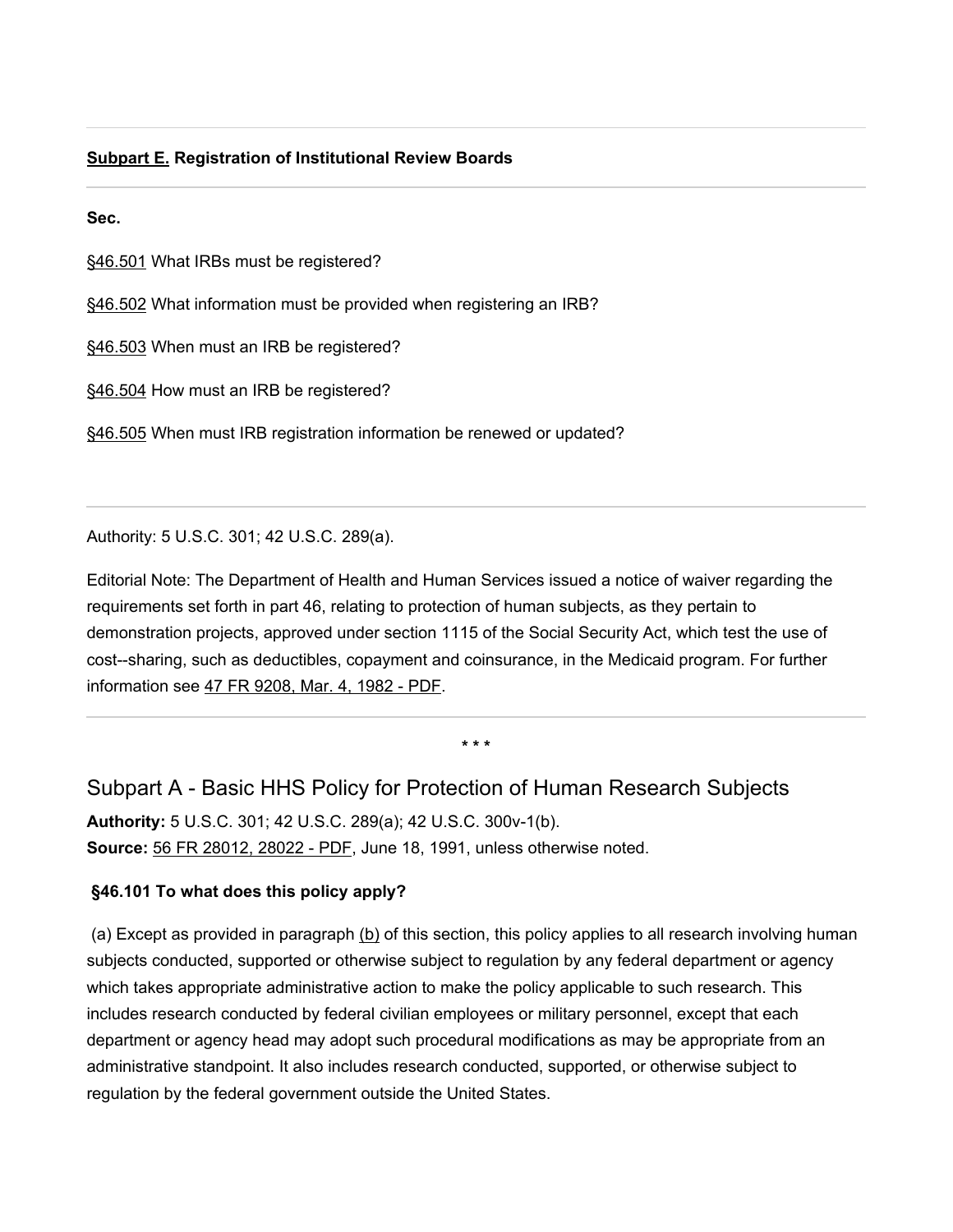(1) Research that is conducted or supported by a federal department or agency, whether or not it is regulated as defined in §46.102, must comply with all sections of this policy.

(2) Research that is neither conducted nor supported by a federal department or agency but is subject to regulation as defined in §46.102(e) must be reviewed and approved, in compliance with §46.101, §46.102, and §46.107 through §46.117 of this policy, by an institutional review board (IRB) that operates in accordance with the pertinent requirements of this policy.

(b) Unless otherwise required by department or agency heads, research activities in which the only involvement of human subjects will be in one or more of the following categories are exempt from this policy: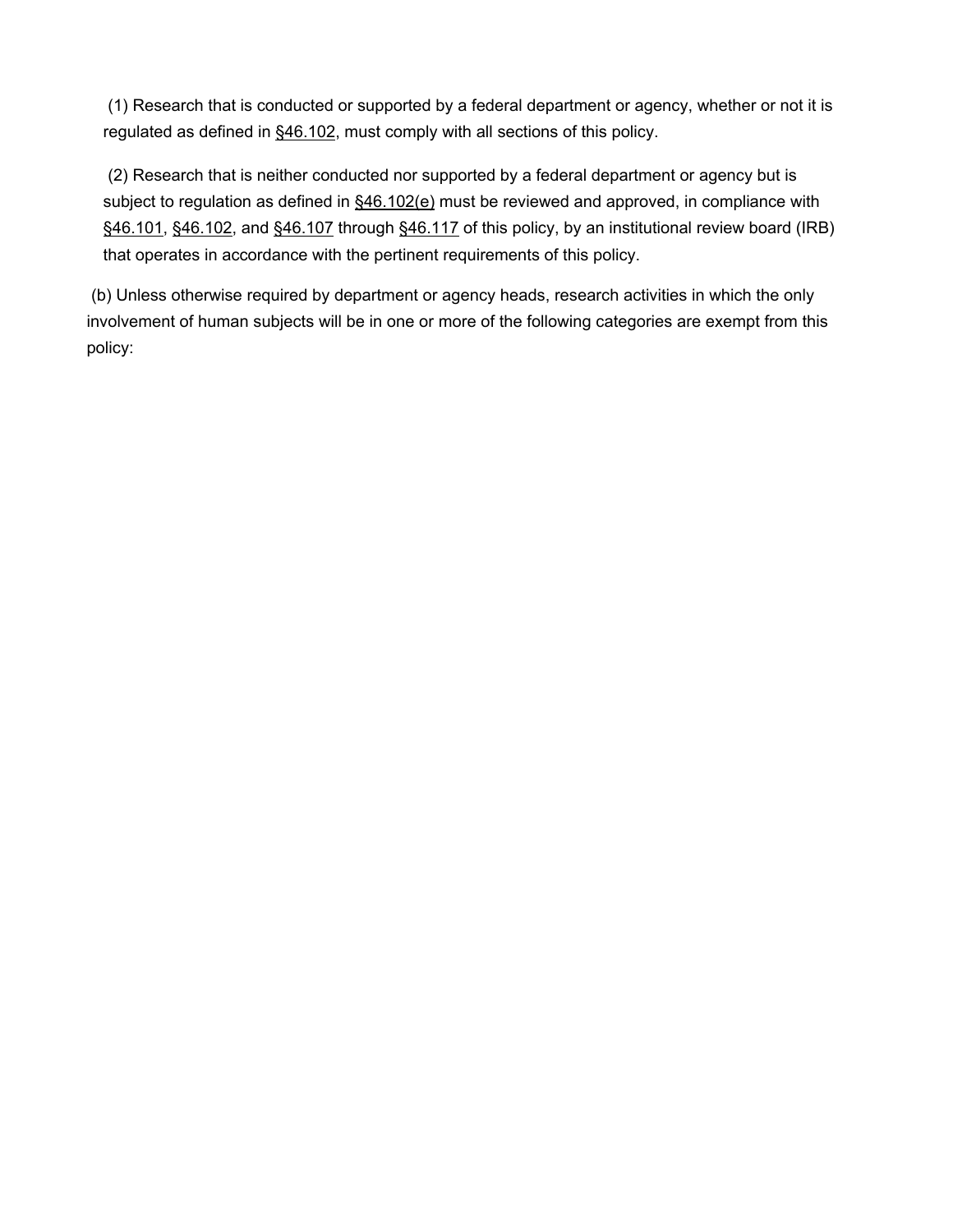(1) Research conducted in established or commonly accepted educational settings, involving normal educational practices, such as (i) research on regular and special education instructional strategies, or (ii) research on the effectiveness of or the comparison among instructional techniques, curricula, or classroom management methods.

(2) Research involving the use of educational tests (cognitive, diagnostic, aptitude, achievement), survey procedures, interview procedures or observation of public behavior, unless: (i) information obtained is recorded in such a manner that human subjects can be identified, directly or through identifiers linked to the subjects; and (ii) any disclosure of the human subjects' responses outside the research could reasonably place the subjects at risk of criminal or civil liability or be damaging to the subjects' financial standing, employability, or reputation.

(3) Research involving the use of educational tests (cognitive, diagnostic, aptitude, achievement), survey procedures, interview procedures, or observation of public behavior that is not exempt under paragraph  $(b)(2)$  of this section, if:

(i) the human subjects are elected or appointed public officials or candidates for public office; or (ii) federal statute(s) require(s) without exception that the confidentiality of the personally identifiable information will be maintained throughout the research and thereafter.

(4) Research involving the collection or study of existing data, documents, records, pathological specimens, or diagnostic specimens, if these sources are publicly available or if the information is recorded by the investigator in such a manner that subjects cannot be identified, directly or through identifiers linked to the subjects.

(5) Research and demonstration projects which are conducted by or subject to the approval of department or agency heads, and which are designed to study, evaluate, or otherwise examine: (i) Public benefit or service programs; (ii) procedures for obtaining benefits or services under those programs; (iii) possible changes in or alternatives to those programs or procedures; or (iv) possible changes in methods or levels of payment for benefits or services under those programs.

(6) Taste and food quality evaluation and consumer acceptance studies, (i) if wholesome foods without additives are consumed or (ii) if a food is consumed that contains a food ingredient at or below the level and for a use found to be safe, or agricultural chemical or environmental contaminant at or below the level found to be safe, by the Food and Drug Administration or approved by the Environmental Protection Agency or the Food Safety and Inspection Service of the U.S. Department of Agriculture.

(c) Department or agency heads retain final judgment as to whether a particular activity is covered by this policy.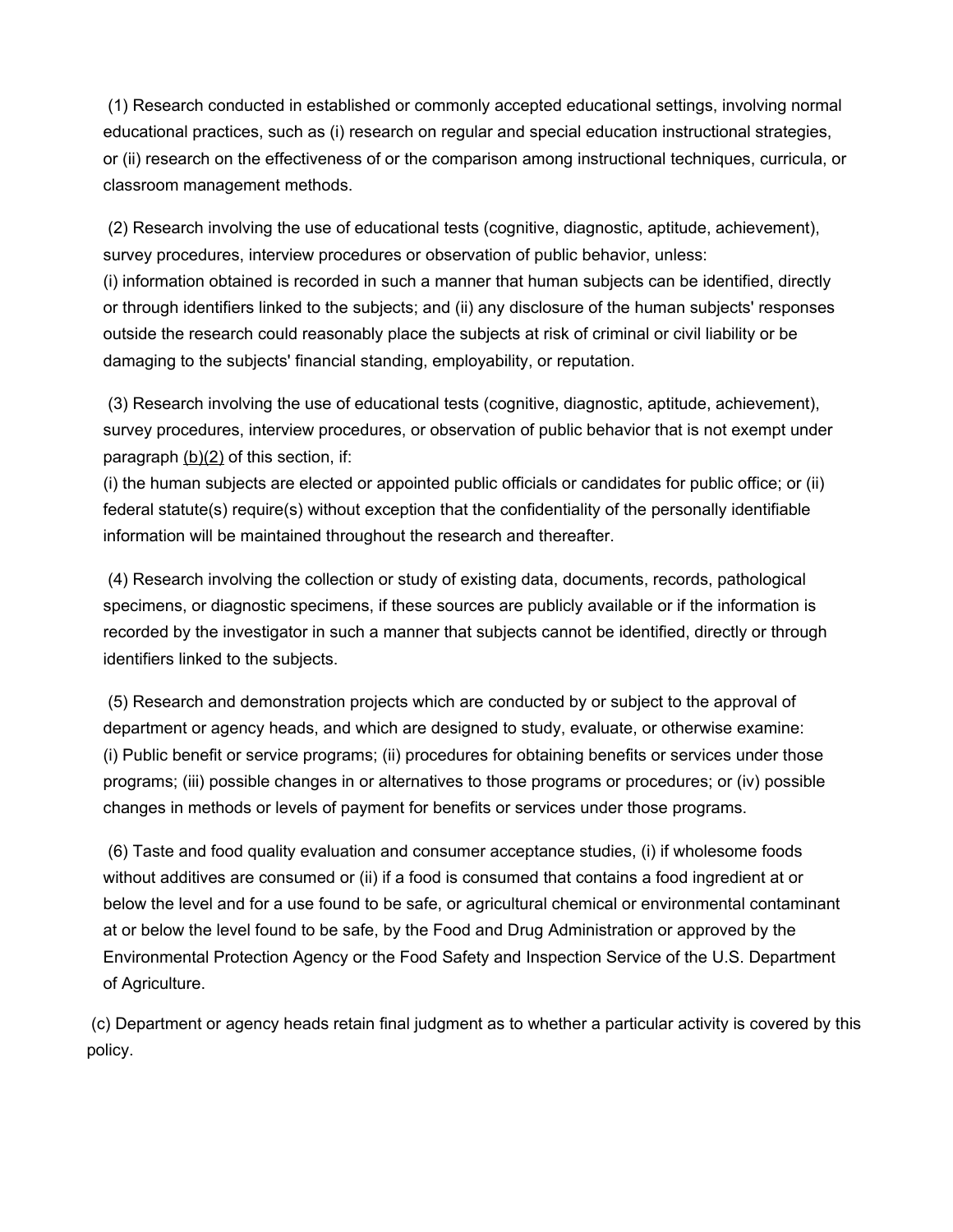(d) Department or agency heads may require that specific research activities or classes of research activities conducted, supported, or otherwise subject to regulation by the department or agency but not otherwise covered by this policy, comply with some or all of the requirements of this policy.

(e) Compliance with this policy requires compliance with pertinent federal laws or regulations which provide additional protections for human subjects.

(f) This policy does not affect any state or local laws or regulations which may otherwise be applicable and which provide additional protections for human subjects.

(g) This policy does not affect any foreign laws or regulations which may otherwise be applicable and which provide additional protections to human subjects of research.

(h) When research covered by this policy takes place in foreign countries, procedures normally followed in the foreign countries to protect human subjects may differ from those set forth in this policy. [An example is a foreign institution which complies with guidelines consistent with the World Medical Assembly Declaration (Declaration of Helsinki amended 1989) issued either by sovereign states or by an organization whose function for the protection of human research subjects is internationally recognized.] In these circumstances, if a department or agency head determines that the procedures prescribed by the institution afford protections that are at least equivalent to those provided in this policy, the department or agency head may approve the substitution of the foreign procedures in lieu of the procedural requirements provided in this policy. Except when otherwise required by statute, Executive Order, or the department or agency head, notices of these actions as they occur will be published in the FEDERAL REGISTER or will be otherwise published as provided in department or agency procedures.

(i) Unless otherwise required by law, department or agency heads may waive the applicability of some or all of the provisions of this policy to specific research activities or classes or research activities otherwise covered by this policy. Except when otherwise required by statute or Executive Order, the department or agency head shall forward advance notices of these actions to the Office for Human Research Protections, Department of Health and Human Services (HHS), or any successor office, and shall also publish them in the FEDERAL REGISTER or in such other manner as provided in department or agency procedures. 1

 $^{\text{1}}$  Institutions with HHS-approved assurances on file will abide by provisions of Title 45 CFR part 46 subparts A-D. Some of the other departments and agencies have incorporated all provisions of Title 45 CFR part 46 into their policies and procedures as well. However, the exemptions at 45 CFR 46.101(b) do not apply to research involving prisoners, subpart C. The exemption at 45 CFR 46.101 (b)(2), for research involving survey or interview procedures or observation of public behavior, does not apply to research with children, subpart D, except for research involving observations of public behavior when the investigator(s) do not participate in the activities being observed.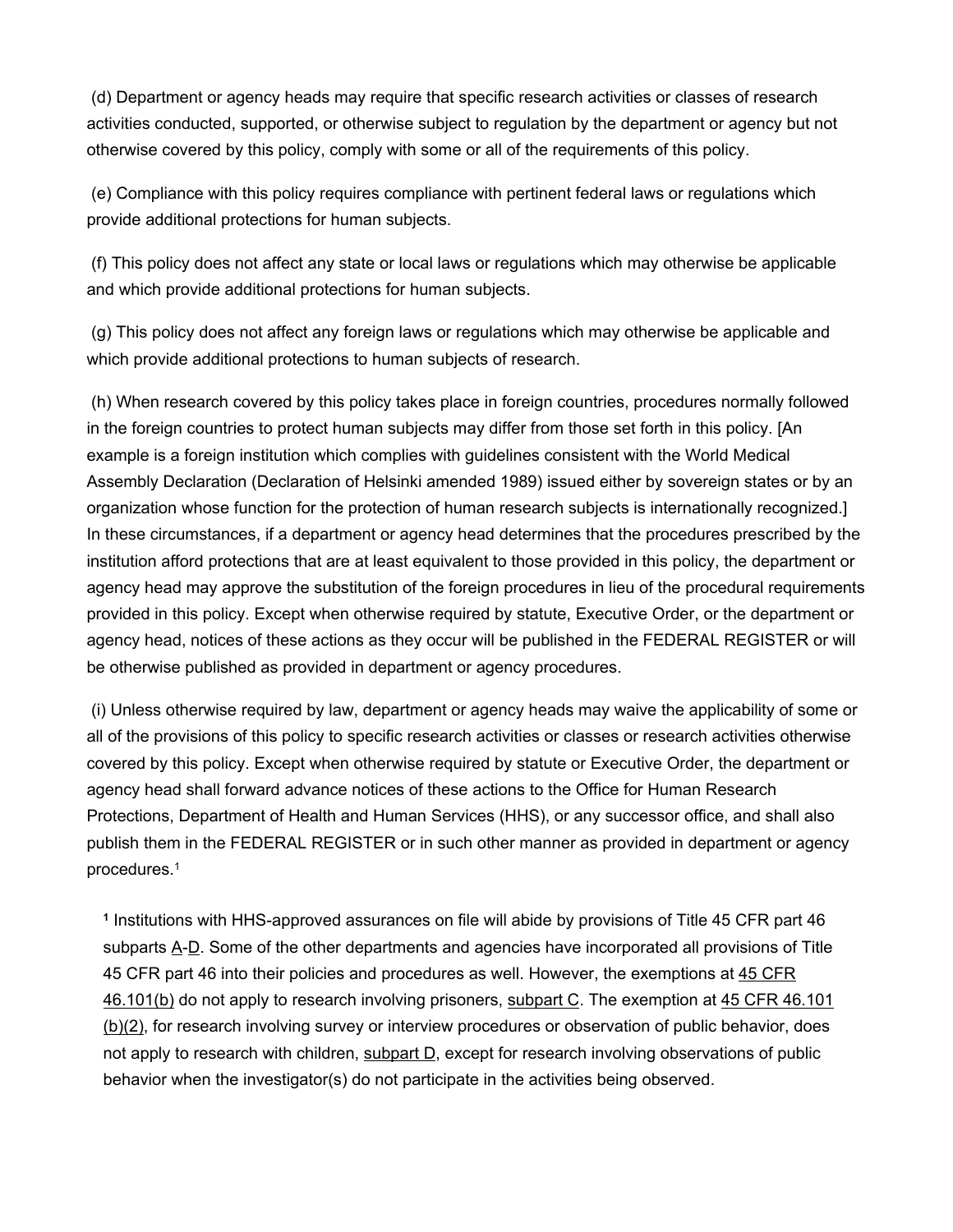[56 FR 28012, 28022, June 18, 1991; 56 FR 29756, June 28, 1991, as amended at70 FR 36328, June 23, 2005]

#### §46.102 Definitions.

(a) Department or agency head means the head of any federal department or agency and any other officer or employee of any department or agency to whom authority has been delegated.

(b) Institution means any public or private entity or agency (including federal, state, and other agencies).

(c) Legally authorized representative means an individual or judicial or other body authorized under applicable law to consent on behalf of a prospective subject to the subject's participation in the procedure (s) involved in the research.

(d) Research means a systematic investigation, including research development, testing and evaluation, designed to develop or contribute to generalizable knowledge. Activities which meet this definition constitute research for purposes of this policy, whether or not they are conducted or supported under a program which is considered research for other purposes. For example, some demonstration and service programs may include research activities.

(e) Research subject to regulation, and similar terms are intended to encompass those research activities for which a federal department or agency has specific responsibility for regulating as a research activity, (for example, Investigational New Drug requirements administered by the Food and Drug Administration). It does not include research activities which are incidentally regulated by a federal department or agency solely as part of the department's or agency's broader responsibility to regulate certain types of activities whether research or non-research in nature (for example, Wage and Hour requirements administered by the Department of Labor).

(f) Human subject means a living individual about whom an investigator (whether professional or student) conducting research obtains

- (1) Data through intervention or interaction with the individual, or
- (2) Identifiable private information.

Interventionincludes both physical procedures by which data are gathered (for example, venipuncture) and manipulations of the subject or the subject's environment that are performed for research purposes. Interaction includes communication or interpersonal contact between investigator and subject. Private information includes information about behavior that occurs in a context in which an individual can reasonably expect that no observation or recording is taking place, and information which has been provided for specific purposes by an individual and which the individual can reasonably expect will not be made public (for example, a medical record). Private information must be individually identifiable (i.e., the identity of the subject is or may readily be ascertained by the investigator or associated with the information) in order for obtaining the information to constitute research involving human subjects.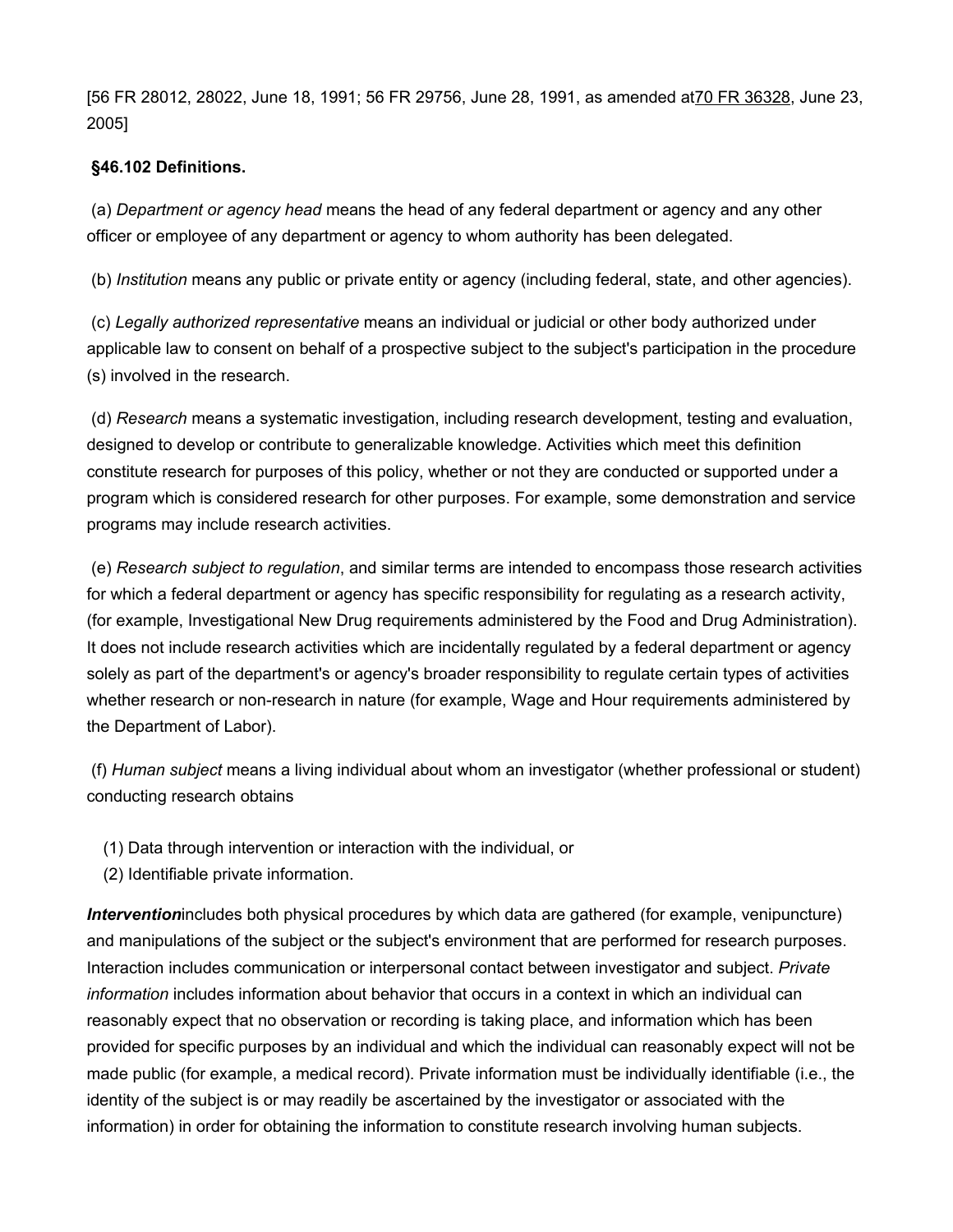$(q)$  IRB means an institutional review board established in accord with and for the purposes expressed in this policy.

(h) IRB approval means the determination of the IRB that the research has been reviewed and may be conducted at an institution within the constraints set forth by the IRB and by other institutional and federal requirements.

(i) Minimal risk means that the probability and magnitude of harm or discomfort anticipated in the research are not greater in and of themselves than those ordinarily encountered in daily life or during the performance of routine physical or psychological examinations or tests.

(j) Certification means the official notification by the institution to the supporting department or agency, in accordance with the requirements of this policy, that a research project or activity involving human subjects has been reviewed and approved by an IRB in accordance with an approved assurance.

# §46.103 Assuring compliance with this policy -- researchconducted or supported by any Federal Department or Agency.

(a) Each institution engaged in research which is covered by this policy and which is conducted or supported by a federal department or agency shall provide written assurance satisfactory to the department or agency head that it will comply with the requirements set forth in this policy. In lieu of requiring submission of an assurance, individual department or agency heads shall accept the existence of a current assurance, appropriate for the research in question, on file with the Office for Human Research Protections, HHS, or any successor office, and approved for federalwide use by that office. When the existence of an HHS-approved assurance is accepted in lieu of requiring submission of an assurance, reports (except certification) required by this policy to be made to department and agency heads shall also be made to the Office for Human Research Protections, HHS, or any successor office.

(b) Departments and agencies will conduct or support research covered by this policy only if the institution has an assurance approved as provided in this section, and only if the institution has certified to the department or agency head that the research has been reviewed and approved by an IRB provided for in the assurance, and will be subject to continuing review by the IRB. Assurances applicable to federally supported or conducted research shall at a minimum include: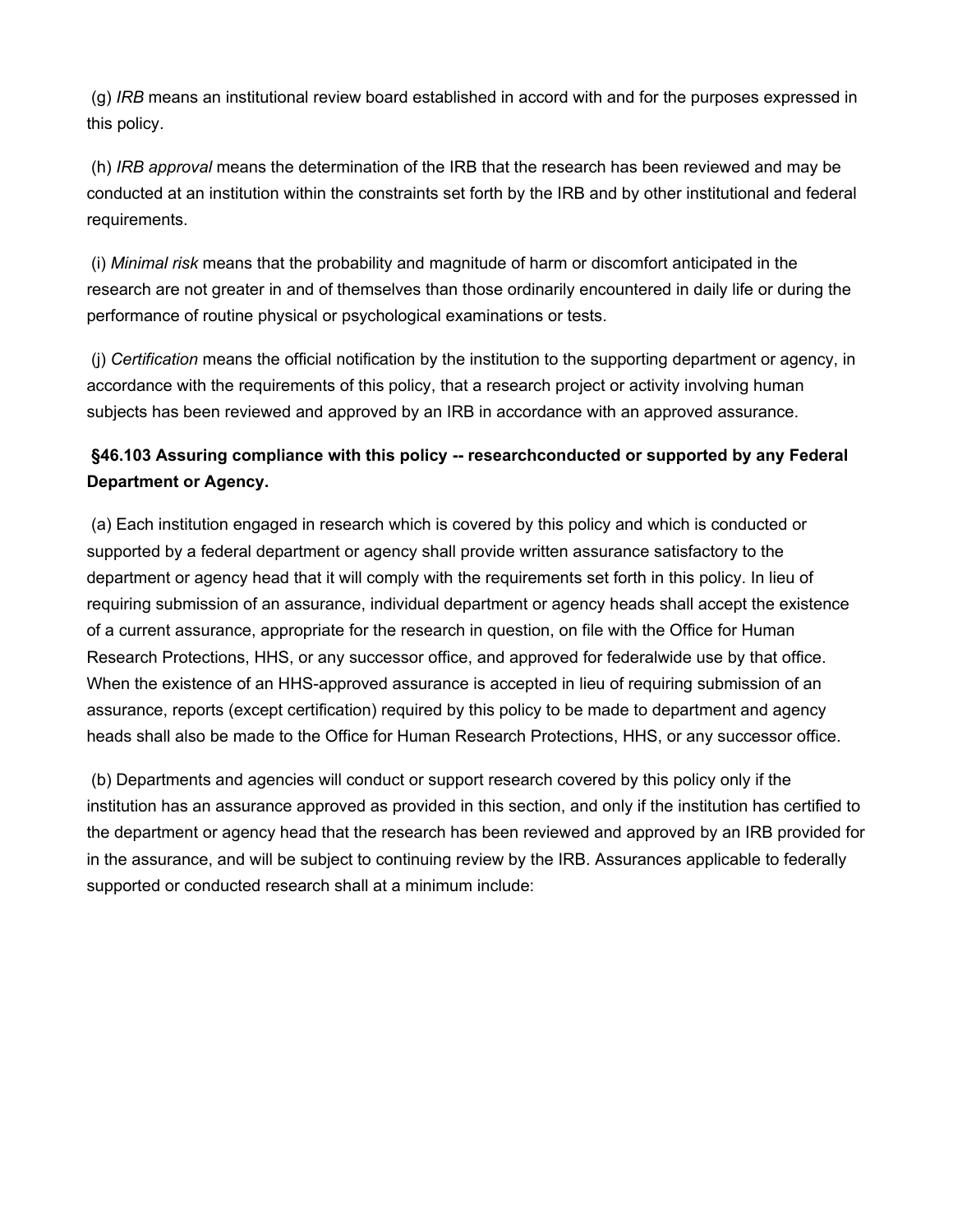(1) A statement of principles governing the institution in the discharge of its responsibilities for protecting the rights and welfare of human subjects of research conducted at or sponsored by the institution, regardless of whether the research is subject to Federal regulation. This may include an appropriate existing code, declaration, or statement of ethical principles, or a statement formulated by the institution itself. This requirement does not preempt provisions of this policy applicable to department- or agency-supported or regulated research and need not be applicable to any research exempted or waived under §46.101(b) or (i).

(2) Designation of one or more IRBs established in accordance with the requirements of this policy, and for which provisions are made for meeting space and sufficient staff to support the IRB's review and recordkeeping duties.

(3) A list of IRB members identified by name; earned degrees; representative capacity; indications of experience such as board certifications, licenses, etc., sufficient to describe each member's chief anticipated contributions to IRB deliberations; and any employment or other relationship between each member and the institution; for example: full-time employee, part-time employee, member of governing panel or board, stockholder, paid or unpaid consultant. Changes in IRB membership shall be reported to the department or agency head, unless in accord with §46.103(a) of this policy, the existence of an HHS-approved assurance is accepted. In this case, change in IRB membership shall be reported to the Office for Human Research Protections, HHS, or any successor office.

(4) Written procedures which the IRB will follow (i) for conducting its initial and continuing review of research and for reporting its findings and actions to the investigator and the institution; (ii) for determining which projects require review more often than annually and which projects need verification from sources other than the investigators that no material changes have occurred since previous IRB review; and (iii) for ensuring prompt reporting to the IRB of proposed changes in a research activity, and for ensuring that such changes in approved research, during the period for which IRB approval has already been given, may not be initiated without IRB review and approval except when necessary to eliminate apparent immediate hazards to the subject.

(5) Written procedures for ensuring prompt reporting to the IRB, appropriate institutional officials, and the department or agency head of (i) any unanticipated problems involving risks to subjects or others or any serious or continuing noncompliance with this policy or the requirements or determinations of the IRB; and (ii) any suspension or termination of IRB approval.

(c) The assurance shall be executed by an individual authorized to act for the institution and to assume on behalf of the institution the obligations imposed by this policy and shall be filed in such form and manner as the department or agency head prescribes.

(d) The department or agency head will evaluate all assurances submitted in accordance with this policy through such officers and employees of the department or agency and such experts or consultants engaged for this purpose as the department or agency head determines to be appropriate. The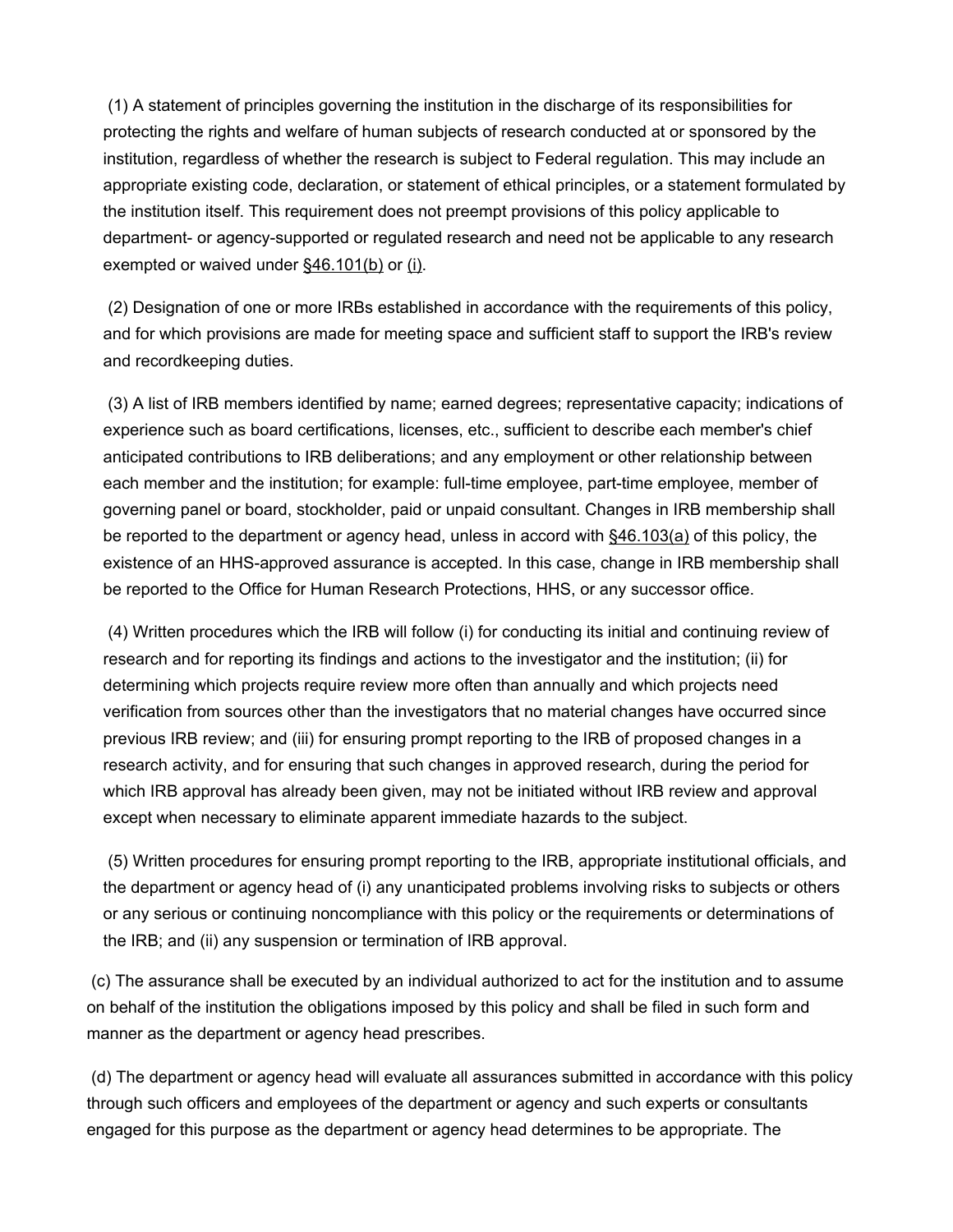department or agency head's evaluation will take into consideration the adequacy of the proposed IRB in light of the anticipated scope of the institution's research activities and the types of subject populations likely to be involved, the appropriateness of the proposed initial and continuing review procedures in light of the probable risks, and the size and complexity of the institution.

(e) On the basis of this evaluation, the department or agency head may approve or disapprove the assurance, or enter into negotiations to develop an approvable one. The department or agency head may limit the period during which any particular approved assurance or class of approved assurances shall remain effective or otherwise condition or restrict approval.

(f) Certification is required when the research is supported by a federal department or agency and not otherwise exempted or waived under §46.101(b) or (i). An institution with an approved assurance shall certify that each application or proposal for research covered by the assurance and by §46.103 of this Policy has been reviewed and approved by the IRB. Such certification must be submitted with the application or proposal or by such later date as may be prescribed by the department or agency to which the application or proposal is submitted. Under no condition shall research covered by §46.103 of the Policy be supported prior to receipt of the certification that the research has been reviewed and approved by the IRB. Institutions without an approved assurance covering the research shall certify within 30 days after receipt of a request for such a certification from the department or agency, that the application or proposal has been approved by the IRB. If the certification is not submitted within these time limits, the application or proposal may be returned to the institution.

(Approved by the Office of Management and Budget under Control Number 0990-0260.)

[56 FR 28012, 28022, June 18, 1991; 56 FR 29756, June 28, 1991, as amended at 70 FR 36328, June 23, 2005]

### §§46.104--46.106 [Reserved]

#### §46.107 IRB membership.

(a) Each IRB shall have at least five members, with varying backgrounds to promote complete and adequate review of research activities commonly conducted by the institution. The IRB shall be sufficiently qualified through the experience and expertise of its members, and the diversity of the members, including consideration of race, gender, and cultural backgrounds and sensitivity to such issues as community attitudes, to promote respect for its advice and counsel in safeguarding the rights and welfare of human subjects. In addition to possessing the professional competence necessary to review specific research activities, the IRB shall be able to ascertain the acceptability of proposed research in terms of institutional commitments and regulations, applicable law, and standards of professional conduct and practice. The IRB shall therefore include persons knowledgeable in these areas. If an IRB regularly reviews research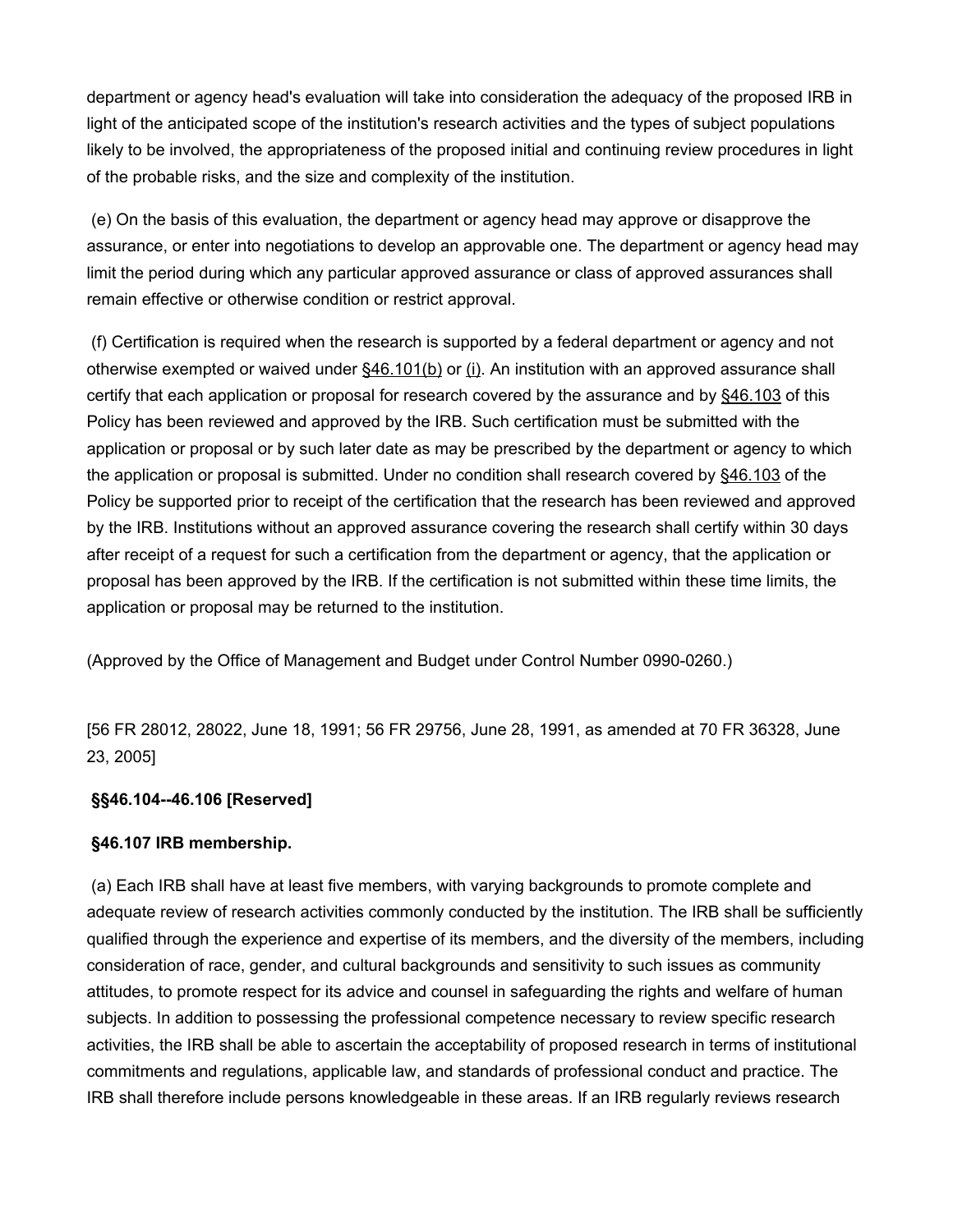that involves a vulnerable category of subjects, such as children, prisoners, pregnant women, or handicapped or mentally disabled persons, consideration shall be given to the inclusion of one or more individuals who are knowledgeable about and experienced in working with these subjects.

(b) Every nondiscriminatory effort will be made to ensure that no IRB consists entirely of men or entirely of women, including the institution's consideration of qualified persons of both sexes, so long as no selection is made to the IRB on the basis of gender. No IRB may consist entirely of members of one profession.

(c) Each IRB shall include at least one member whose primary concerns are in scientific areas and at least one member whose primary concerns are in nonscientific areas.

(d) Each IRB shall include at least one member who is not otherwise affiliated with the institution and who is not part of the immediate family of a person who is affiliated with the institution.

(e) No IRB may have a member participate in the IRB's initial or continuing review of any project in which the member has a conflicting interest, except to provide information requested by the IRB.

(f) An IRB may, in its discretion, invite individuals with competence in special areas to assist in the review of issues which require expertise beyond or in addition to that available on the IRB. These individuals may not vote with the IRB

### §46.108 IRB functions and operations.

In order to fulfill the requirements of this policy each IRB shall:

(a) Follow written procedures in the same detail as described in §46.103(b)(4) and, to the extent required by, §46.103(b)(5).

(b) Except when an expedited review procedure is used (see §46.110), review proposed research at convened meetings at which a majority of the members of the IRB are present, including at least one member whose primary concerns are in nonscientific areas. In order for the research to be approved, it shall receive the approval of a majority of those members present at the meeting.

#### §46.109 IRB review of research.

(a) An IRB shall review and have authority to approve, require modifications in (to secure approval), or disapprove all research activities covered by this policy.

(b) An IRB shall require that information given to subjects as part of informed consent is in accordance with §46.116. The IRB may require that information, in addition to that specifically mentioned in §46.116, be given to the subjects when in the IRB's judgment the information would meaningfully add to the protection of the rights and welfare of subjects.

(c) An IRB shall require documentation of informed consent or may waive documentation in accordance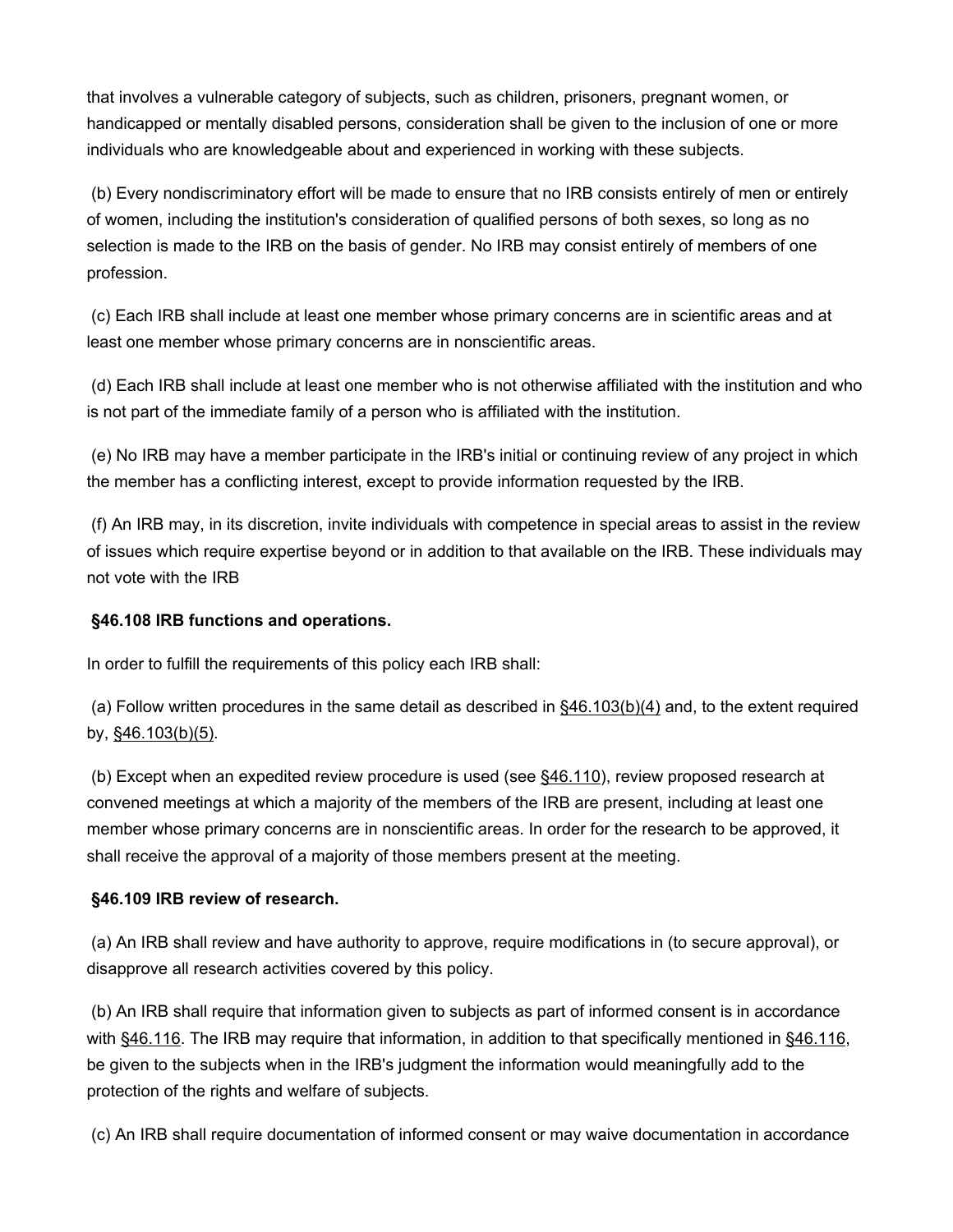with §46.117.

(d) An IRB shall notify investigators and the institution in writing of its decision to approve or disapprove the proposed research activity, or of modifications required to secure IRB approval of the research activity. If the IRB decides to disapprove a research activity, it shall include in its written notification a statement of the reasons for its decision and give the investigator an opportunity to respond in person or in writing.

(e) An IRB shall conduct continuing review of research covered by this policy at intervals appropriate to the degree of risk, but not less than once per year, and shall have authority to observe or have a third party observe the consent process and the research.

(Approved by the Office of Management and Budget under Control Number 0990-0260.)

[56 FR 28012, 28022, June 18, 1991, as amended at 70 FR 36328, June 23, 2005]

# §46.110 Expedited review procedures for certain kinds of research involving no more than minimal risk, and for minor changes in approved research.

(a) The Secretary, HHS, has established, and published as a Notice in the FEDERAL REGISTER, a list of categories of research that may be reviewed by the IRB through an expedited review procedure. The list will be amended, as appropriate, after consultation with other departments and agencies, through periodic republication by the Secretary, HHS, in the FEDERAL REGISTER. A copy of the list is available from the Office for Human Research Protections, HHS, or any successor office.

(b) An IRB may use the expedited review procedure to review either or both of the following:

(1) some or all of the research appearing on the list and found by the reviewer(s) to involve no more than minimal risk,

(2) minor changes in previously approved research during the period (of one year or less) for which approval is authorized.

Under an expedited review procedure, the review may be carried out by the IRB chairperson or by one or more experienced reviewers designated by the chairperson from among members of the IRB. In reviewing the research, the reviewers may exercise all of the authorities of the IRB except that the reviewers may not disapprove the research. A research activity may be disapproved only after review in accordance with the non-expedited procedure set forth in §46.108(b).

(c) Each IRB which uses an expedited review procedure shall adopt a method for keeping all members advised of research proposals which have been approved under the procedure.

(d) The department or agency head may restrict, suspend, terminate, or choose not to authorize an institution's or IRB's use of the expedited review procedure.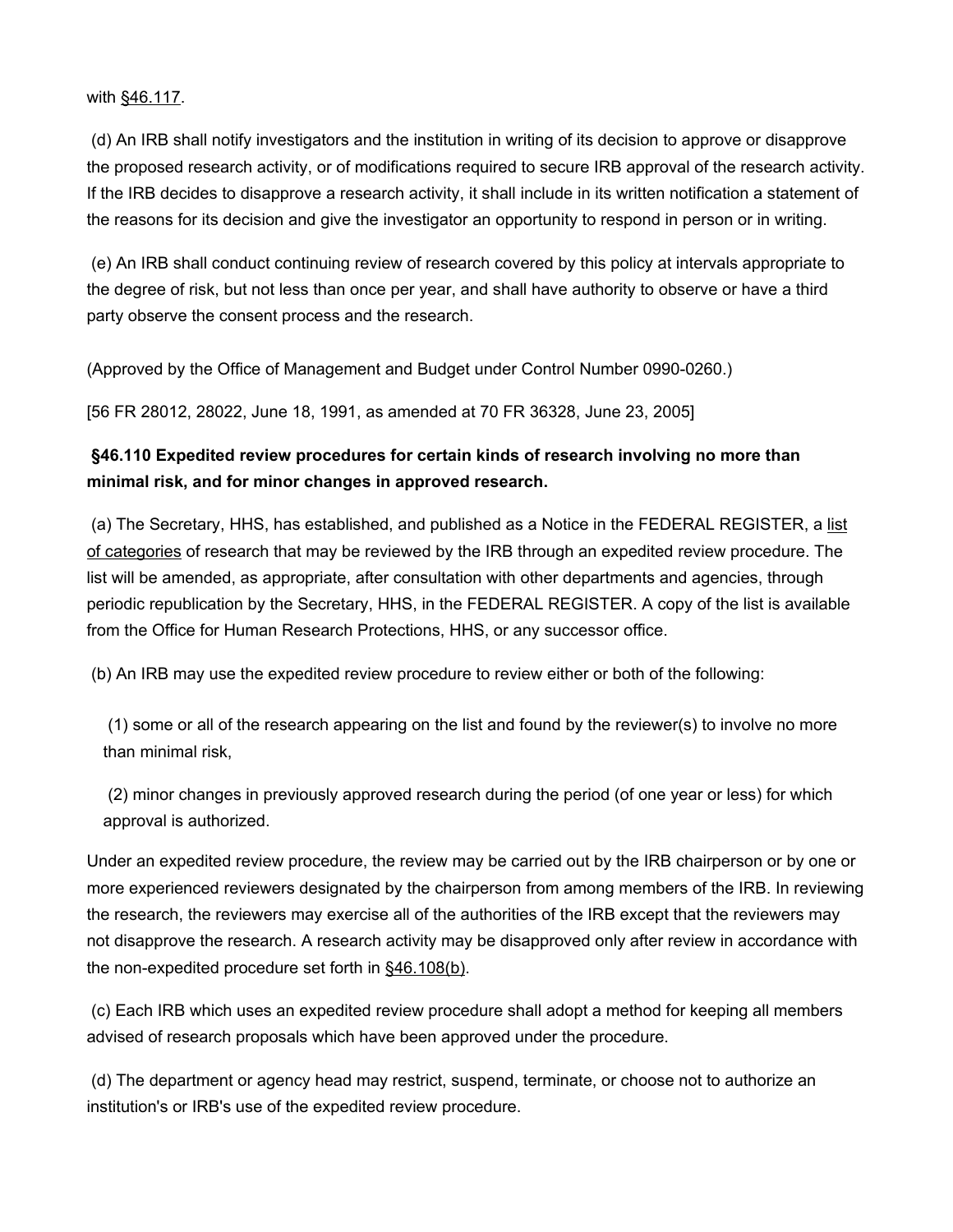[56 FR 28012, 28022, June 18, 1991, as amended at 70 FR 36328, June 23, 2005]

#### §46.111 Criteria for IRB approval of research.

(a) In order to approve research covered by this policy the IRB shall determine that all of the following requirements are satisfied:

(1) Risks to subjects are minimized: (i) By using procedures which are consistent with sound research design and which do not unnecessarily expose subjects to risk, and (ii) whenever appropriate, by using procedures already being performed on the subjects for diagnostic or treatment purposes.

(2) Risks to subjects are reasonable in relation to anticipated benefits, if any, to subjects, and the importance of the knowledge that may reasonably be expected to result. In evaluating risks and benefits, the IRB should consider only those risks and benefits that may result from the research (as distinguished from risks and benefits of therapies subjects would receive even if not participating in the research). The IRB should not consider possible long-range effects of applying knowledge gained in the research (for example, the possible effects of the research on public policy) as among those research risks that fall within the purview of its responsibility.

(3) Selection of subjects is equitable. In making this assessment the IRB should take into account the purposes of the research and the setting in which the research will be conducted and should be particularly cognizant of the special problems of research involving vulnerable populations, such as children, prisoners, pregnant women, mentally disabled persons, or economically or educationally disadvantaged persons.

(4) Informed consent will be sought from each prospective subject or the subject's legally authorized representative, in accordance with, and to the extent required by §46.116.

(5) Informed consent will be appropriately documented, in accordance with, and to the extent required by §46.117.

(6) When appropriate, the research plan makes adequate provision for monitoring the data collected to ensure the safety of subjects.

(7) When appropriate, there are adequate provisions to protect the privacy of subjects and to maintain the confidentiality of data.

(b) When some or all of the subjects are likely to be vulnerable to coercion or undue influence, such as children, prisoners, pregnant women, mentally disabled persons, or economically or educationally disadvantaged persons, additional safeguards have been included in the study to protect the rights and welfare of these subjects.

#### §46.112 Review by institution.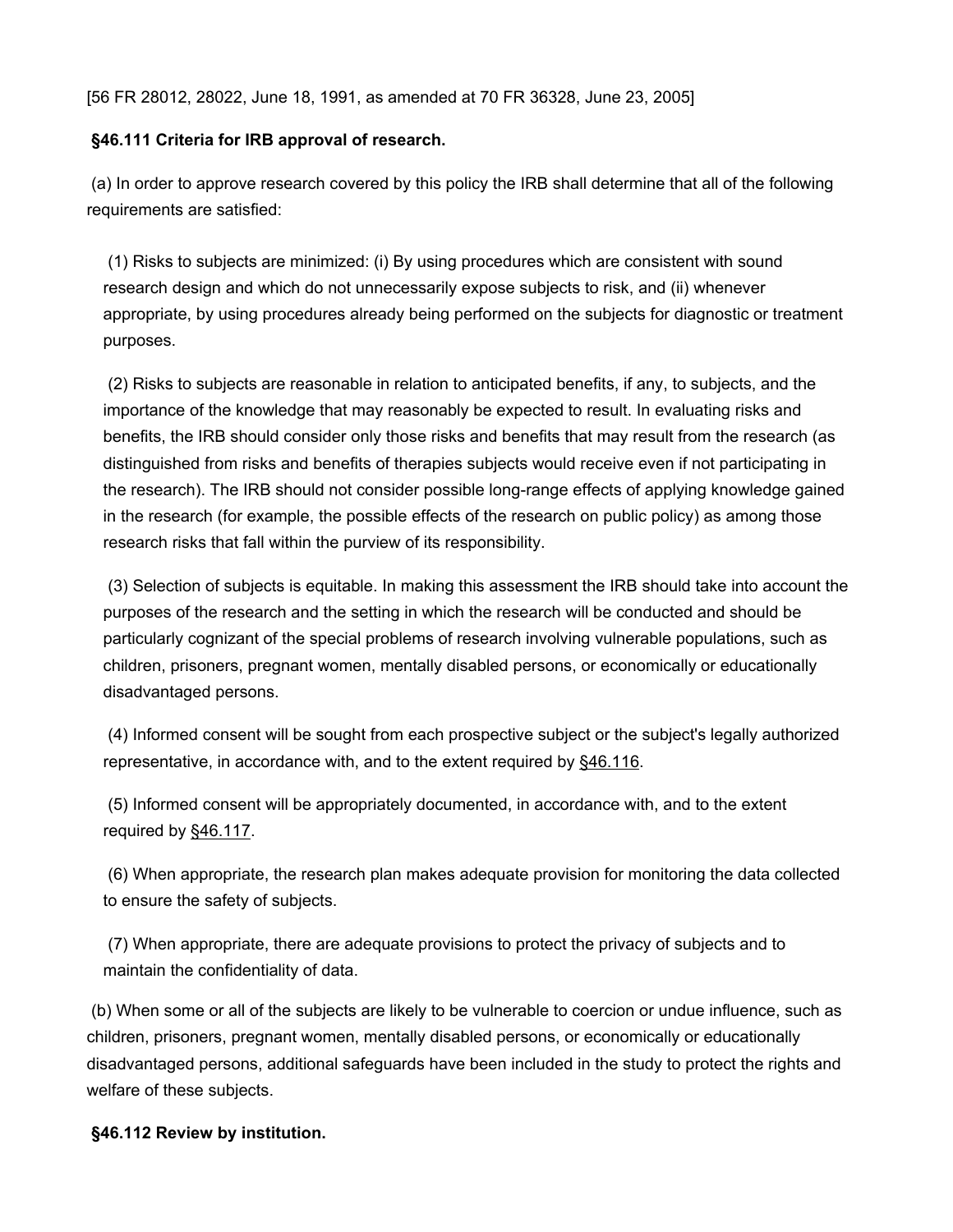Research covered by this policy that has been approved by an IRB may be subject to further appropriate review and approval or disapproval by officials of the institution. However, those officials may not approve the research if it has not been approved by an IRB.

# §46.113 Suspension or termination of IRB approval of research.

An IRB shall have authority to suspend or terminate approval of research that is not being conducted in accordance with the IRB's requirements or that has been associated with unexpected serious harm to subjects. Any suspension or termination of approval shall include a statement of the reasons for the IRB's action and shall be reported promptly to the investigator, appropriate institutional officials, and the department or agency head.

(Approved by the Office of Management and Budget under Control Number 0990-0260.)

[56 FR 28012, 28022, June 18, 1991, as amended at 70 FR 36328, June 23, 2005]

# §46.114 Cooperative research.

Cooperative research projects are those projects covered by this policy which involve more than one institution. In the conduct of cooperative research projects, each institution is responsible for safeguarding the rights and welfare of human subjects and for complying with this policy. With the approval of the department or agency head, an institution participating in a cooperative project may enter into a joint review arrangement, rely upon the review of another qualified IRB, or make similar arrangements for avoiding duplication of effort.

### §46.115 IRB records.

(a) An institution, or when appropriate an IRB, shall prepare and maintain adequate documentation of IRB activities, including the following: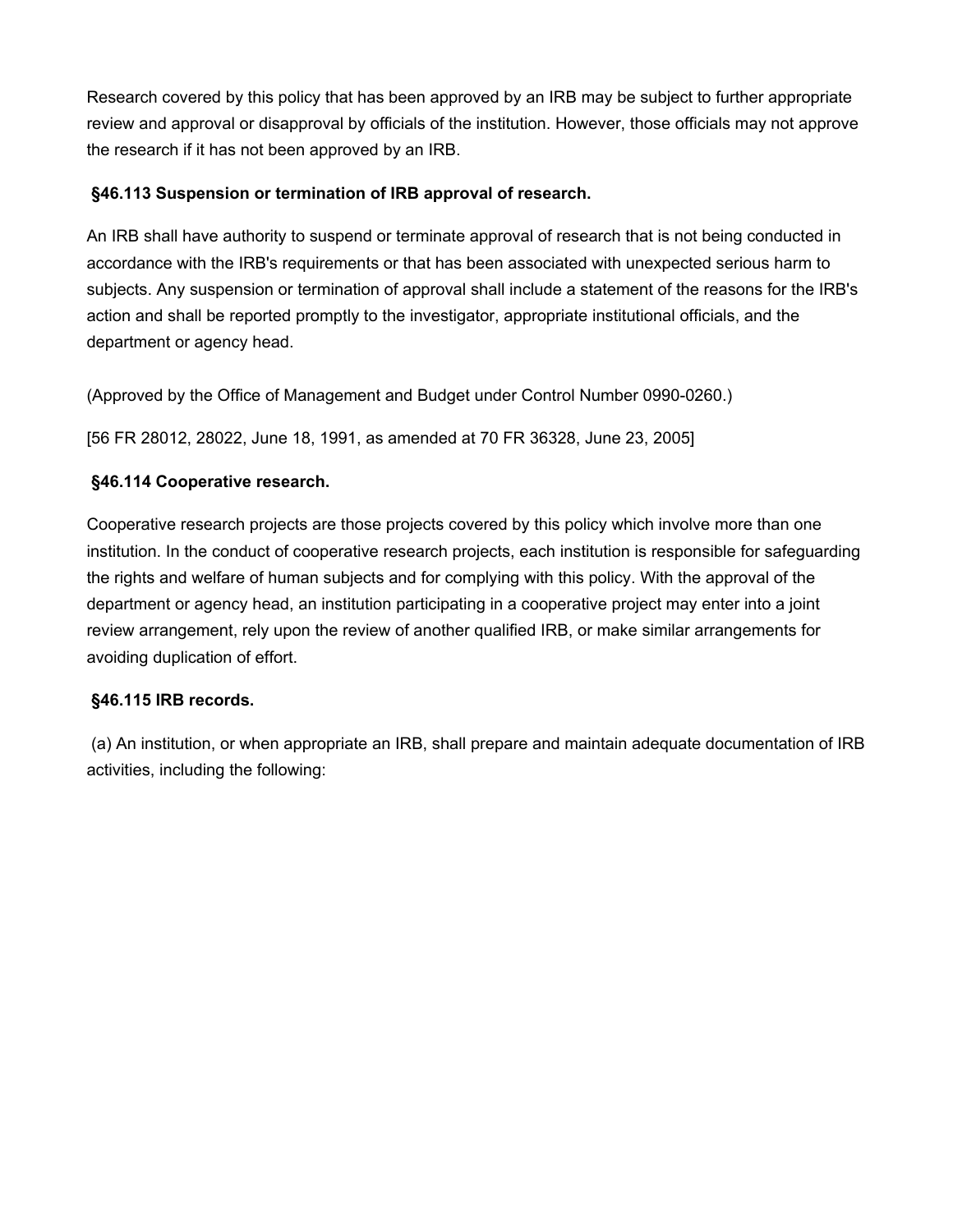(1) Copies of all research proposals reviewed, scientific evaluations, if any, that accompany the proposals, approved sample consent documents, progress reports submitted by investigators, and reports of injuries to subjects.

(2) Minutes of IRB meetings which shall be in sufficient detail to show attendance at the meetings; actions taken by the IRB; the vote on these actions including the number of members voting for, against, and abstaining; the basis for requiring changes in or disapproving research; and a written summary of the discussion of controverted issues and their resolution.

(3) Records of continuing review activities.

(4) Copies of all correspondence between the IRB and the investigators.

(5) A list of IRB members in the same detail as described in  $§46.103(b)(3)$ .

(6) Written procedures for the IRB in the same detail as described in  $§46.103(b)(4)$  and  $§46.103(b)$ (5).

(7) Statements of significant new findings provided to subjects, as required by §46.116(b)(5).

(b) The records required by this policy shall be retained for at least 3 years, and records relating to research which is conducted shall be retained for at least 3 years after completion of the research. All records shall be accessible for inspection and copying by authorized representatives of the department or agency at reasonable times and in a reasonable manner.

(Approved by the Office of Management and Budget under Control Number 0990-0260.)

[56 FR 28012, 28022, June 18, 1991, as amended at 70 FR 36328, June 23, 2005]

### §46.116 General requirements for informed consent.

Except as provided elsewhere in this policy, no investigator may involve a human being as a subject in research covered by this policy unless the investigator has obtained the legally effective informed consent of the subject or the subject's legally authorized representative. An investigator shall seek such consent only under circumstances that provide the prospective subject or the representative sufficient opportunity to consider whether or not to participate and that minimize the possibility of coercion or undue influence. The information that is given to the subject or the representative shall be in language understandable to the subject or the representative. No informed consent, whether oral or written, may include any exculpatory language through which the subject or the representative is made to waive or appear to waive any of the subject's legal rights, or releases or appears to release the investigator, the sponsor, the institution or its agents from liability for negligence.

(a) Basic elements of informed consent. Except as provided in paragraph (c) or (d) of this section, in seeking informed consent the following information shall be provided to each subject: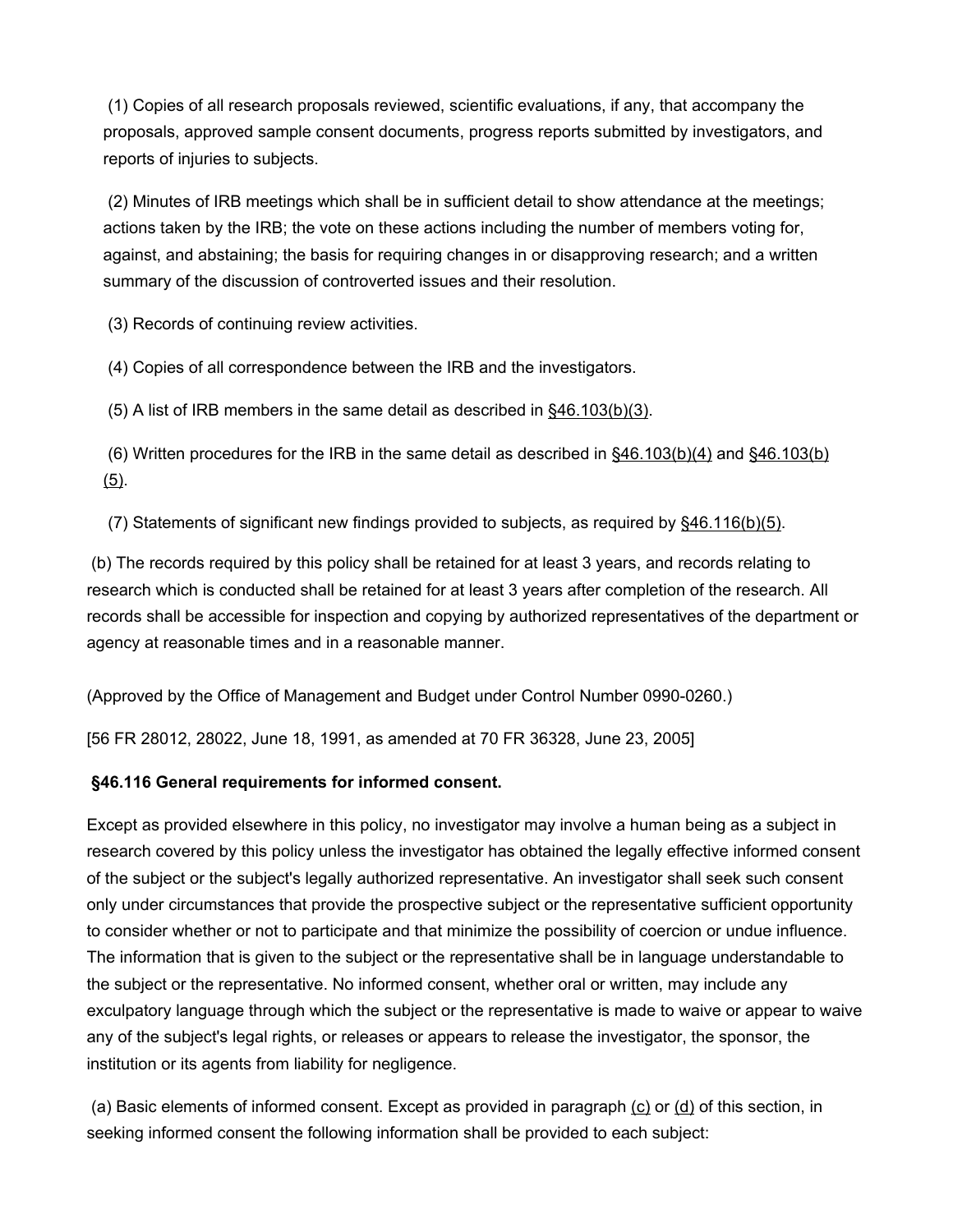(1) A statement that the study involves research, an explanation of the purposes of the research and the expected duration of the subject's participation, a description of the procedures to be followed, and identification of any procedures which are experimental;

(2) A description of any reasonably foreseeable risks or discomforts to the subject;

(3) A description of any benefits to the subject or to others which may reasonably be expected from the research;

(4) A disclosure of appropriate alternative procedures or courses of treatment, if any, that might be advantageous to the subject;

(5) A statement describing the extent, if any, to which confidentiality of records identifying the subject will be maintained;

(6) For research involving more than minimal risk, an explanation as to whether any compensation and an explanation as to whether any medical treatments are available if injury occurs and, if so, what they consist of, or where further information may be obtained;

(7) An explanation of whom to contact for answers to pertinent questions about the research and research subjects' rights, and whom to contact in the event of a research-related injury to the subject; and

(8) A statement that participation is voluntary, refusal to participate will involve no penalty or loss of benefits to which the subject is otherwise entitled, and the subject may discontinue participation at any time without penalty or loss of benefits to which the subject is otherwise entitled.

(b) Additional elements of informed consent. When appropriate, one or more of the following elements of information shall also be provided to each subject: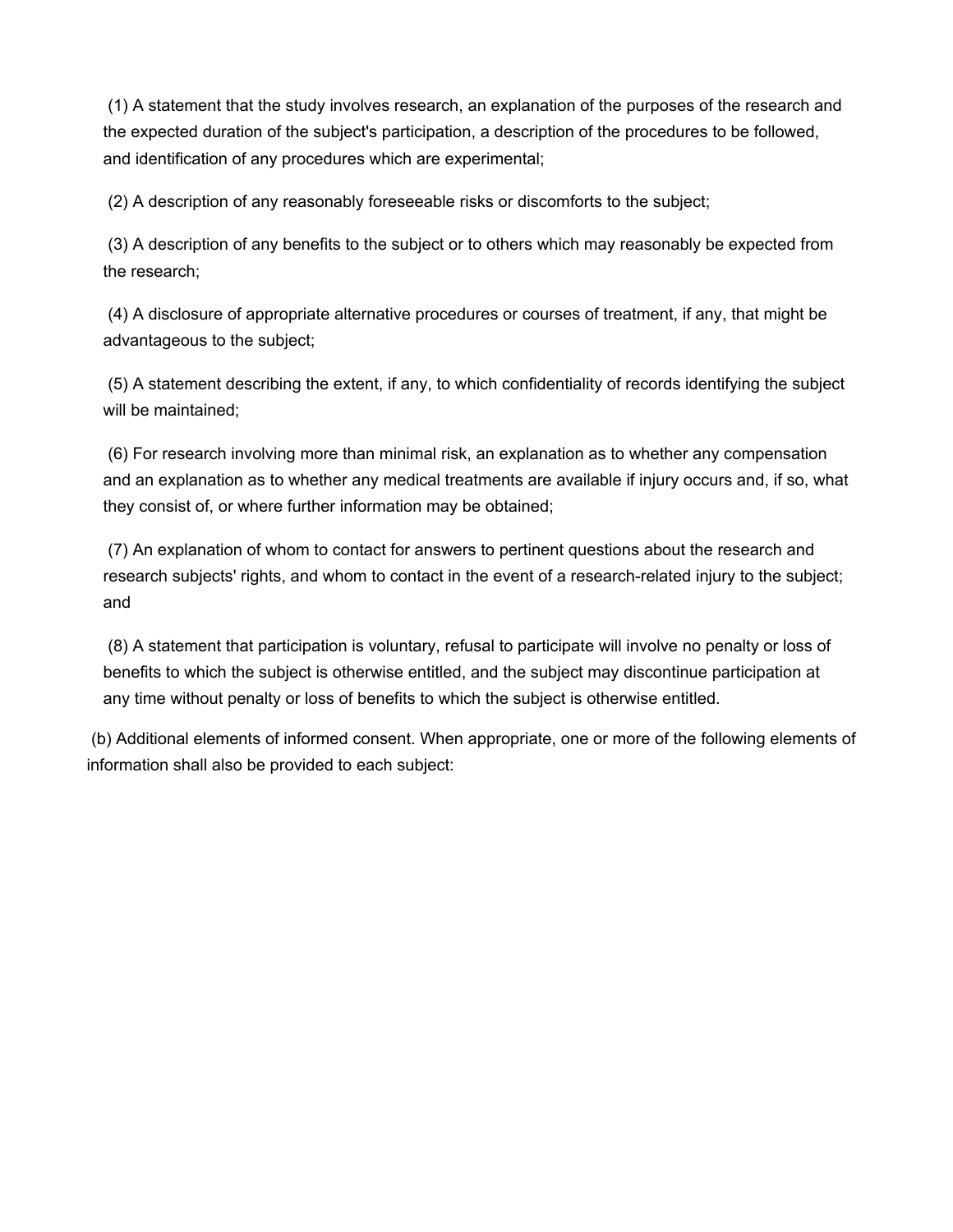(1) A statement that the particular treatment or procedure may involve risks to the subject (or to the embryo or fetus, if the subject is or may become pregnant) which are currently unforeseeable;

(2) Anticipated circumstances under which the subject's participation may be terminated by the investigator without regard to the subject's consent;

(3) Any additional costs to the subject that may result from participation in the research;

(4) The consequences of a subject's decision to withdraw from the research and procedures for orderly termination of participation by the subject;

(5) A statement that significant new findings developed during the course of the research which may relate to the subject's willingness to continue participation will be provided to the subject; and

(6) The approximate number of subjects involved in the study.

(c) An IRB may approve a consent procedure which does not include, or which alters, some or all of the elements of informed consent set forth above, or waive the requirement to obtain informed consent provided the IRB finds and documents that:

(1) The research or demonstration project is to be conducted by or subject to the approval of state or local government officials and is designed to study, evaluate, or otherwise examine: (i) public benefit or service programs; (ii) procedures for obtaining benefits or services under those programs; (iii) possible changes in or alternatives to those programs or procedures; or (iv) possible changes in methods or levels of payment for benefits or services under those programs; and

(2) The research could not practicably be carried out without the waiver or alteration.

(d) An IRB may approve a consent procedure which does not include, or which alters, some or all of the elements of informed consent set forth in this section, or waive the requirements to obtain informed consent provided the IRB finds and documents that:

(1) The research involves no more than minimal risk to the subjects;

(2) The waiver or alteration will not adversely affect the rights and welfare of the subjects;

(3) The research could not practicably be carried out without the waiver or alteration; and

(4) Whenever appropriate, the subjects will be provided with additional pertinent information after participation.

(e) The informed consent requirements in this policy are not intended to preempt any applicable federal, state, or local laws which require additional information to be disclosed in order for informed consent to be legally effective.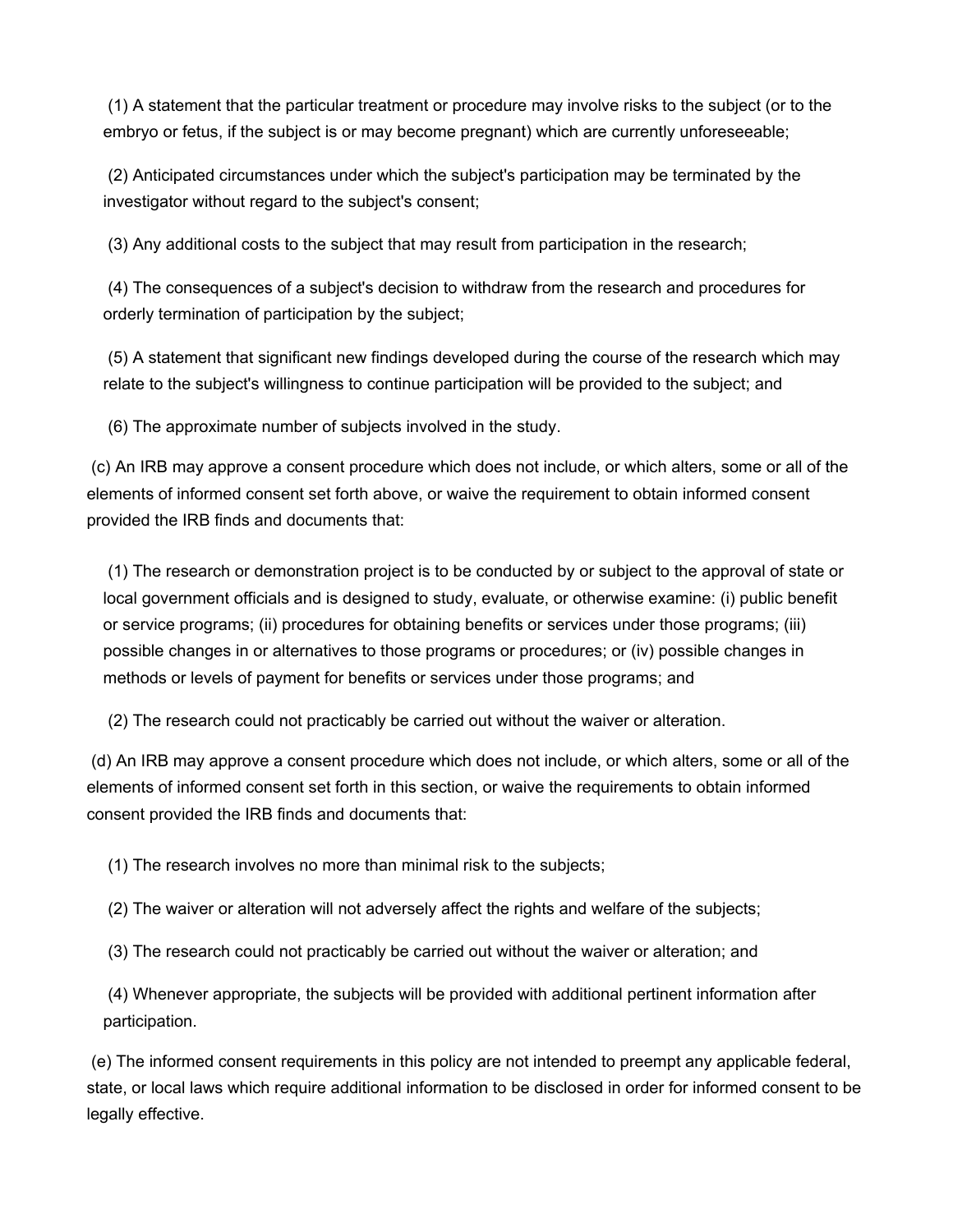(f) Nothing in this policy is intended to limit the authority of a physician to provide emergency medical care, to the extent the physician is permitted to do so under applicable federal, state, or local law.

(Approved by the Office of Management and Budget under Control Number 0990-0260.)

[56 FR 28012, 28022, June 18, 1991, as amended at 70 FR 36328, June 23, 2005]

# §46.117 Documentation of informed consent.

(a) Except as provided in paragraph  $(c)$  of this section, informed consent shall be documented by the use of a written consent form approved by the IRB and signed by the subject or the subject's legally authorized representative. A copy shall be given to the person signing the form.

(b) Except as provided in paragraph  $(c)$  of this section, the consent form may be either of the following:

(1) A written consent document that embodies the elements of informed consent required by §46.116. This form may be read to the subject or the subject's legally authorized representative, but in any event, the investigator shall give either the subject or the representative adequate opportunity to read it before it is signed; or

(2) A short form written consent document stating that the elements of informed consent required by §46.116 have been presented orally to the subject or the subject's legally authorized representative. When this method is used, there shall be a witness to the oral presentation. Also, the IRB shall approve a written summary of what is to be said to the subject or the representative. Only the short form itself is to be signed by the subject or the representative. However, the witness shall sign both the short form and a copy of the summary, and the person actually obtaining consent shall sign a copy of the summary. A copy of the summary shall be given to the subject or the representative, in addition to a copy of the short form.

(c) An IRB may waive the requirement for the investigator to obtain a signed consent form for some or all subjects if it finds either:

(1) That the only record linking the subject and the research would be the consent document and the principal risk would be potential harm resulting from a breach of confidentiality. Each subject will be asked whether the subject wants documentation linking the subject with the research, and the subject's wishes will govern; or

(2) That the research presents no more than minimal risk of harm to subjects and involves no procedures for which written consent is normally required outside of the research context.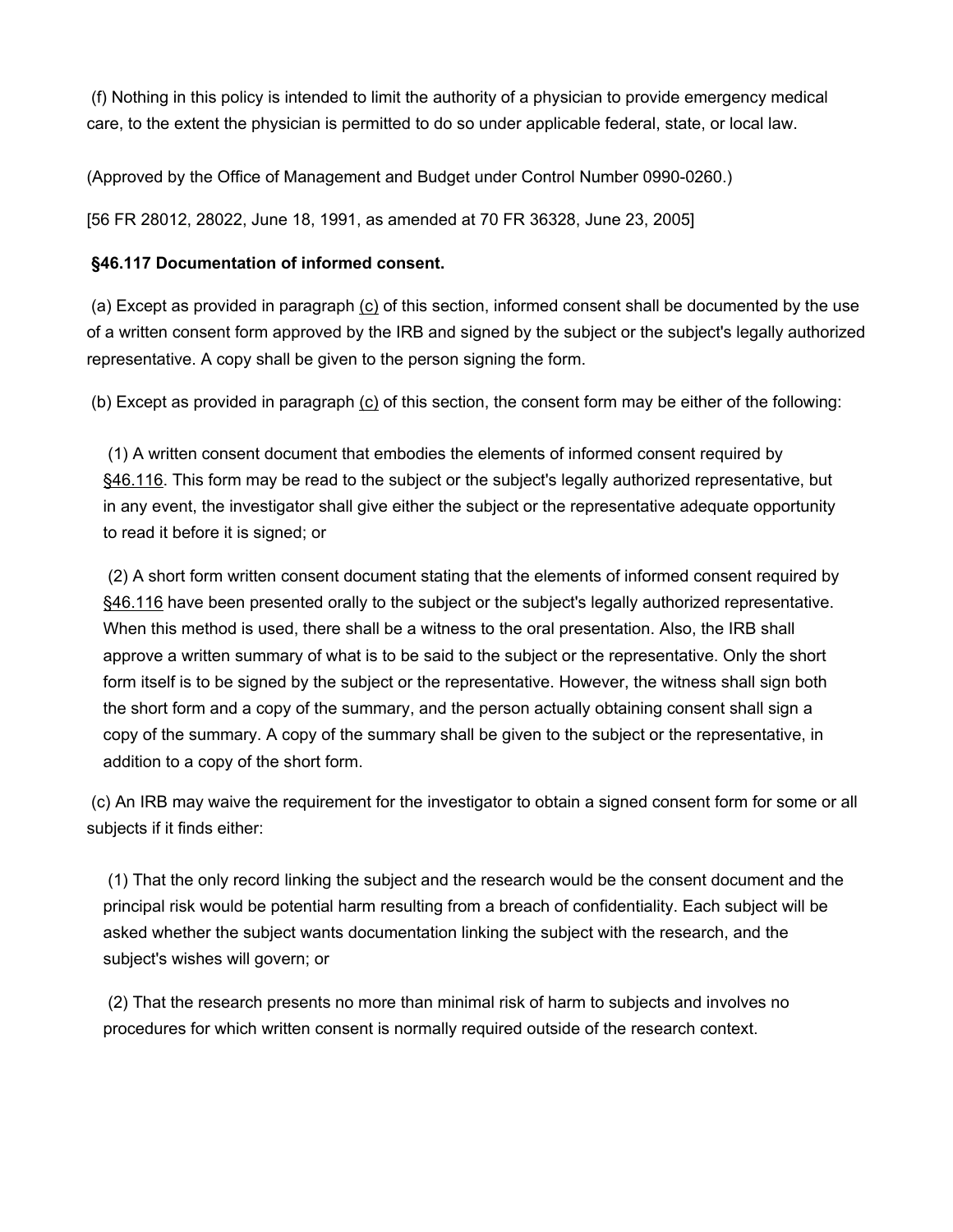In cases in which the documentation requirement is waived, the IRB may require the investigator to provide subjects with a written statement regarding the research.

(Approved by the Office of Management and Budget under Control Number 0990-0260.)

[56 FR 28012, 28022, June 18, 1991, as amended at 70 FR 36328, June 23, 2005]

### §46.118 Applications and proposals lacking definite plans for involvement of human subjects.

Certain types of applications for grants, cooperative agreements, or contracts are submitted to departments or agencies with the knowledge that subjects may be involved within the period of support, but definite plans would not normally be set forth in the application or proposal. These include activities such as institutional type grants when selection of specific projects is the institution's responsibility; research training grants in which the activities involving subjects remain to be selected; and projects in which human subjects' involvement will depend upon completion of instruments, prior animal studies, or purification of compounds. These applications need not be reviewed by an IRB before an award may be made. However, except for research exempted or waived under §46.101(b) or (i), no human subjects may be involved in any project supported by these awards until the project has been reviewed and approved by the IRB, as provided in this policy, and certification submitted, by the institution, to the department or agency.

# §46.119 Research undertaken without the intention of involving human subjects.

In the event research is undertaken without the intention of involving human subjects, but it is later proposed to involve human subjects in the research, the research shall first be reviewed and approved by an IRB, as provided in this policy, a certification submitted, by the institution, to the department or agency, and final approval given to the proposed change by the department or agency.

# §46.120 Evaluation and disposition of applications and proposals for research to be conducted or supported by a Federal Department or Agency.

(a) The department or agency head will evaluate all applications and proposals involving human subjects submitted to the department or agency through such officers and employees of the department or agency and such experts and consultants as the department or agency head determines to be appropriate. This evaluation will take into consideration the risks to the subjects, the adequacy of protection against these risks, the potential benefits of the research to the subjects and others, and the importance of the knowledge gained or to be gained.

(b) On the basis of this evaluation, the department or agency head may approve or disapprove the application or proposal, or enter into negotiations to develop an approvable one.

# §46.121 [Reserved]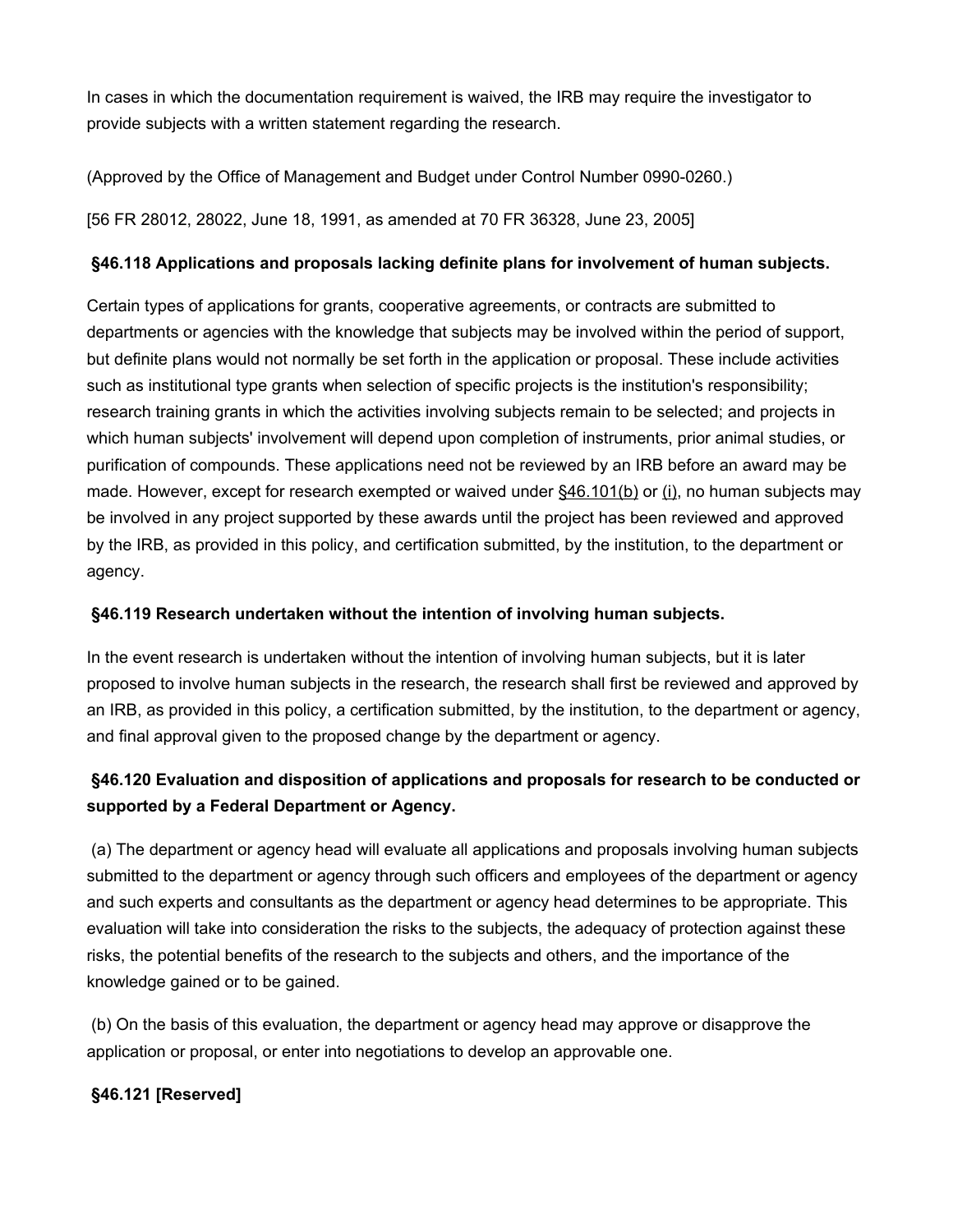# §46.122 Use of Federal funds.

Federal funds administered by a department or agency may not be expended for research involving human subjects unless the requirements of this policy have been satisfied.

# §46.123 Early termination of research support: Evaluation of applications and proposals.

(a) The department or agency head may require that department or agency support for any project be terminated or suspended in the manner prescribed in applicable program requirements, when the department or agency head finds an institution has materially failed to comply with the terms of this policy.

(b) In making decisions about supporting or approving applications or proposals covered by this policy the department or agency head may take into account, in addition to all other eligibility requirements and program criteria, factors such as whether the applicant has been subject to a termination or suspension under paragraph (a) of this section and whether the applicant or the person or persons who would direct or has/have directed the scientific and technical aspects of an activity has/have, in the judgment of the department or agency head, materially failed to discharge responsibility for the protection of the rights and welfare of human subjects (whether or not the research was subject to federal regulation).

# §46.124 Conditions.

With respect to any research project or any class of research projects the department or agency head may impose additional conditions prior to or at the time of approval when in the judgment of the department or agency head additional conditions are necessary for the protection of human subjects.

# Subpart B - Additional Protections for Pregnant Women, Human Fetuses and Neonates Involved in Research

Source: 66 FR 56778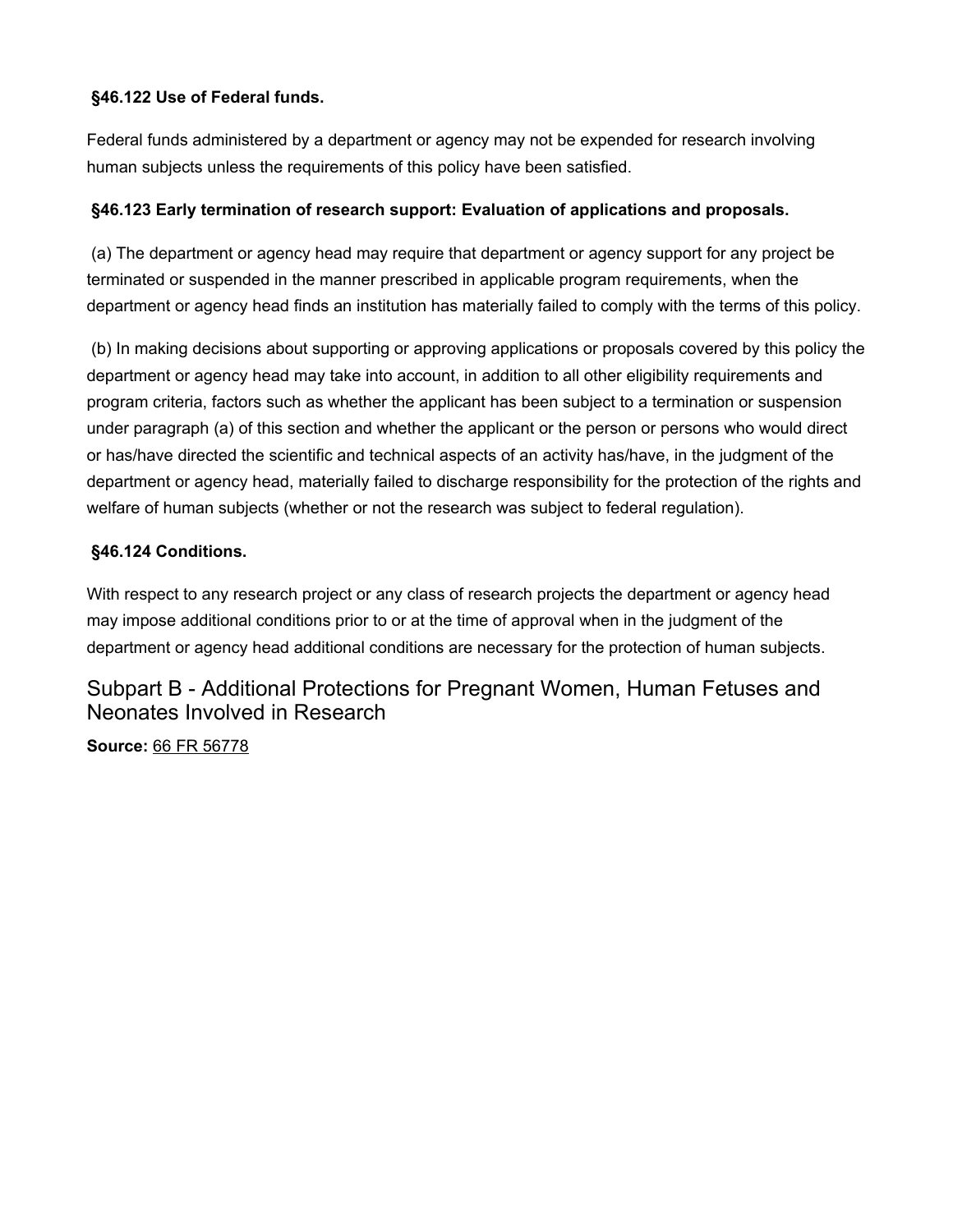, Nov. 13, 2001, unless otherwise noted.

rð.

# §46.201 To what do these regulations apply?

(a) Except as provided in paragraph (b) of this section, this subpart applies to all research involving pregnant women, human fetuses, neonates of uncertain viability, or nonviable neonates conducted or supported by the Department of Health and Human Services (DHHS). This includes all research conducted in DHHS facilities by any person and all research conducted in any facility by DHHS employees.

(b) The exemptions at  $§46.101(b)(1)$  through  $(6)$  are applicable to this subpart.

(c) The provisions of §46.101(c) through (i) are applicable to this subpart. Reference to State or local laws in this subpart and in  $§46.101(f)$  is intended to include the laws of federally recognized American Indian and Alaska Native Tribal Governments.

(d) The requirements of this subpart are in addition to those imposed under the other subparts of this part.

### §46.202 Definitions.

The definitions in §46.102 shall be applicable to this subpart as well. In addition, as used in this subpart:

(a) Dead fetus means a fetus that exhibits neither heartbeat, spontaneous respiratory activity, spontaneous movement of voluntary muscles, nor pulsation of the umbilical cord.

(b) Delivery means complete separation of the fetus from the woman by expulsion or extraction or any other means.

(c) Fetus means the product of conception from implantation until delivery.

(d) Neonate means a newborn.

(e) Nonviable neonate means a neonate after delivery that, although living, is not viable.

(f) Pregnancy encompasses the period of time from implantation until delivery. A woman shall be assumed to be pregnant if she exhibits any of the pertinent presumptive signs of pregnancy, such as missed menses, until the results of a pregnancy test are negative or until delivery.

(g) Secretary means the Secretary of Health and Human Services and any other officer or employee of the Department of Health and Human Services to whom authority has been delegated.

(h) Viable, as it pertains to the neonate, means being able, after delivery, to survive (given the benefit of available medical therapy) to the point of independently maintaining heartbeat and respiration. The Secretary may from time to time, taking into account medical advances, publish in the FEDERAL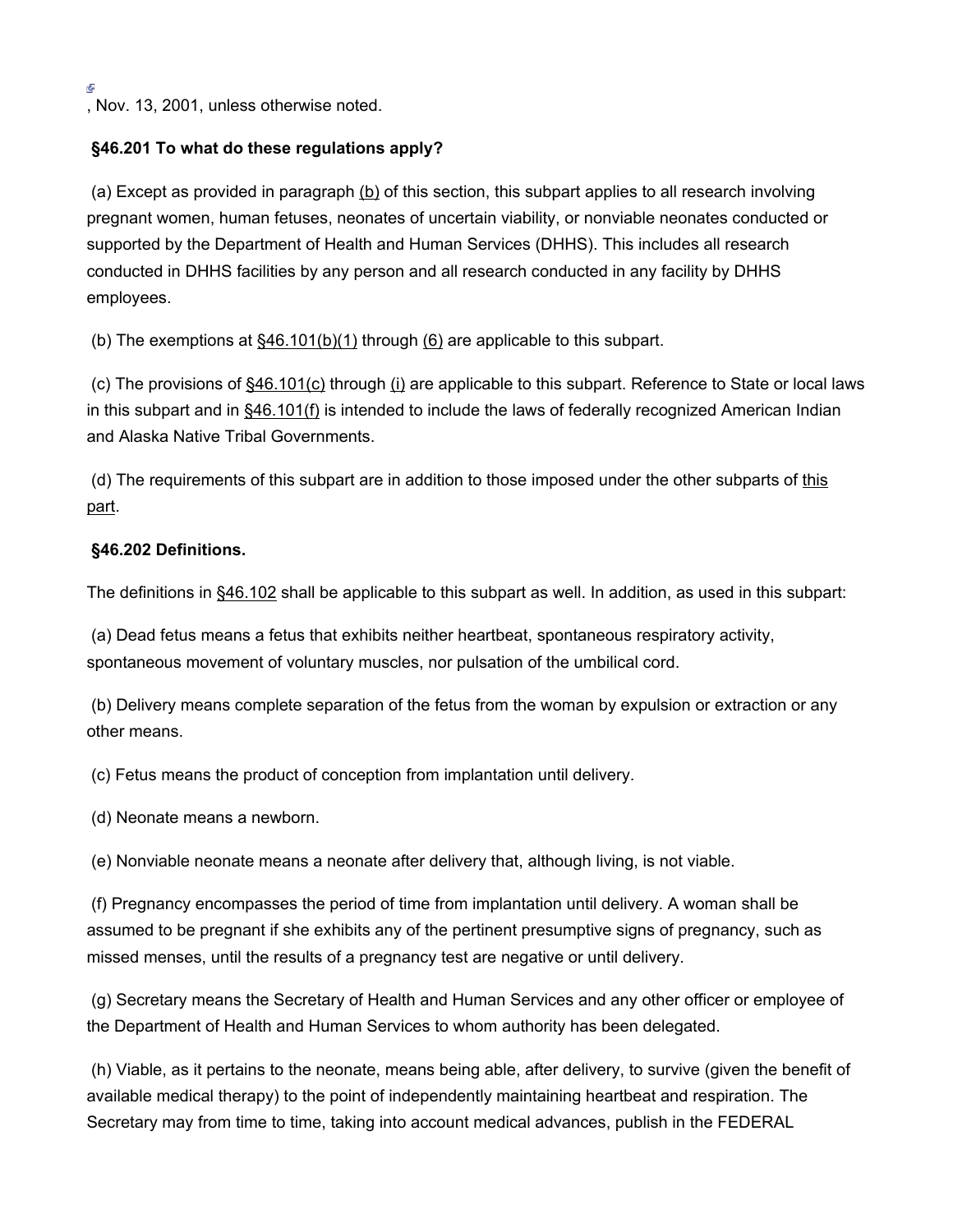REGISTER guidelines to assist in determining whether a neonate is viable for purposes of this subpart. If a neonate is viable then it may be included in research only to the extent permitted and in accordance with the requirements of subparts A and D of this part.

# §46.203 Duties of IRBs in connection with research involving pregnant women, fetuses, and neonates.

In addition to other responsibilities assigned to IRBs under this part, each IRB shall review research covered by this subpart and approve only research which satisfies the conditions of all applicable sections of this subpart and the other subparts of this part.

# §46.204 Research involving pregnant women or fetuses.

Pregnant women or fetuses may be involved in research if all of the following conditions are met:

(a) Where scientifically appropriate, preclinical studies, including studies on pregnant animals, and clinical studies, including studies on nonpregnant women, have been conducted and provide data for assessing potential risks to pregnant women and fetuses;

(b) The risk to the fetus is caused solely by interventions or procedures that hold out the prospect of direct benefit for the woman or the fetus; or, if there is no such prospect of benefit, the risk to the fetus is not greater than minimal and the purpose of the research is the development of important biomedical knowledge which cannot be obtained by any other means;

(c) Any risk is the least possible for achieving the objectives of the research;

(d) If the research holds out the prospect of direct benefit to the pregnant woman, the prospect of a direct benefit both to the pregnant woman and the fetus, or no prospect of benefit for the woman nor the fetus when risk to the fetus is not greater than minimal and the purpose of the research is the development of important biomedical knowledge that cannot be obtained by any other means, her consent is obtained in accord with the informed consent provisions of subpart A of this part;

(e) If the research holds out the prospect of direct benefit solely to the fetus then the consent of the pregnant woman and the father is obtained in accord with the informed consent provisions of subpart A of this part, except that the father's consent need not be obtained if he is unable to consent because of unavailability, incompetence, or temporary incapacity or the pregnancy resulted from rape or incest.

(f) Each individual providing consent under paragraph (d) or (e) of this section is fully informed regarding the reasonably foreseeable impact of the research on the fetus or neonate;

(g) For children as defined in  $§46.402(a)$  who are pregnant, assent and permission are obtained in accord with the provisions of subpart D of this part;

(h) No inducements, monetary or otherwise, will be offered to terminate a pregnancy;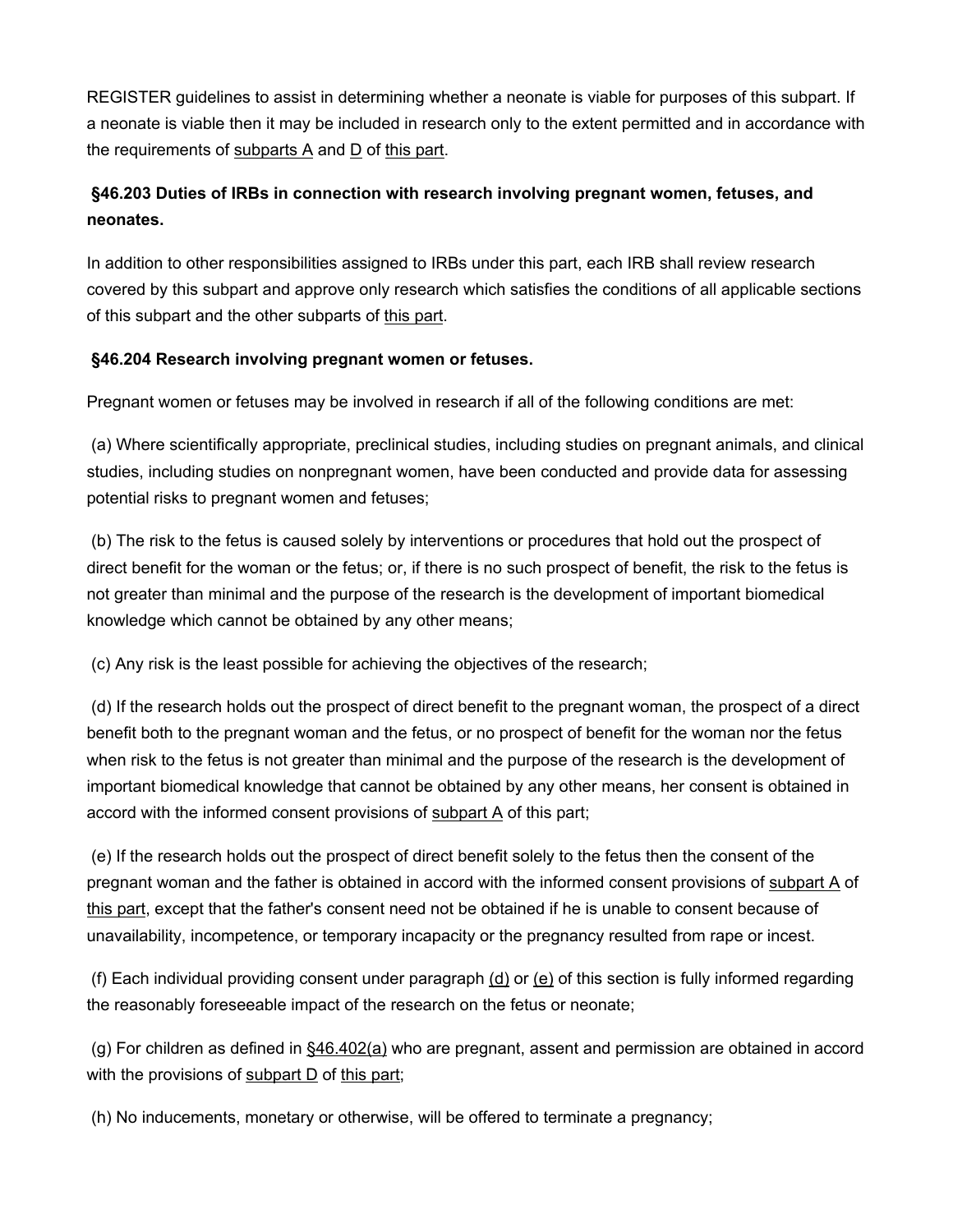(i) Individuals engaged in the research will have no part in any decisions as to the timing, method, or procedures used to terminate a pregnancy; and

(j) Individuals engaged in the research will have no part in determining the viability of a neonate.

### §46.205 Research involving neonates.

(a) Neonates of uncertain viability and nonviable neonates may be involved in research if all of the following conditions are met:

(1) Where scientifically appropriate, preclinical and clinical studies have been conducted and provide data for assessing potential risks to neonates.

(2) Each individual providing consent under paragraph  $(b)(2)$  or  $(c)(5)$  of this section is fully informed regarding the reasonably foreseeable impact of the research on the neonate.

(3) Individuals engaged in the research will have no part in determining the viability of a neonate.

(4) The requirements of paragraph  $(b)$  or  $(c)$  of this section have been met as applicable.

(b) Neonates of uncertain viability. Until it has been ascertained whether or not a neonate is viable, a neonate may not be involved in research covered by this subpart unless the following additional conditions have been met:

(1) The IRB determines that:

(i) The research holds out the prospect of enhancing the probability of survival of the neonate to the point of viability, and any risk is the least possible for achieving that objective, or

(ii) The purpose of the research is the development of important biomedical knowledge which cannot be obtained by other means and there will be no added risk to the neonate resulting from the research; and

(2) The legally effective informed consent of either parent of the neonate or, if neither parent is able to consent because of unavailability, incompetence, or temporary incapacity, the legally effective informed consent of either parent's legally authorized representative is obtained in accord with subpart A of this part, except that the consent of the father or his legally authorized representative need not be obtained if the pregnancy resulted from rape or incest.

(c) Nonviable neonates. After delivery nonviable neonate may not be involved in research covered by this subpart unless all of the following additional conditions are met: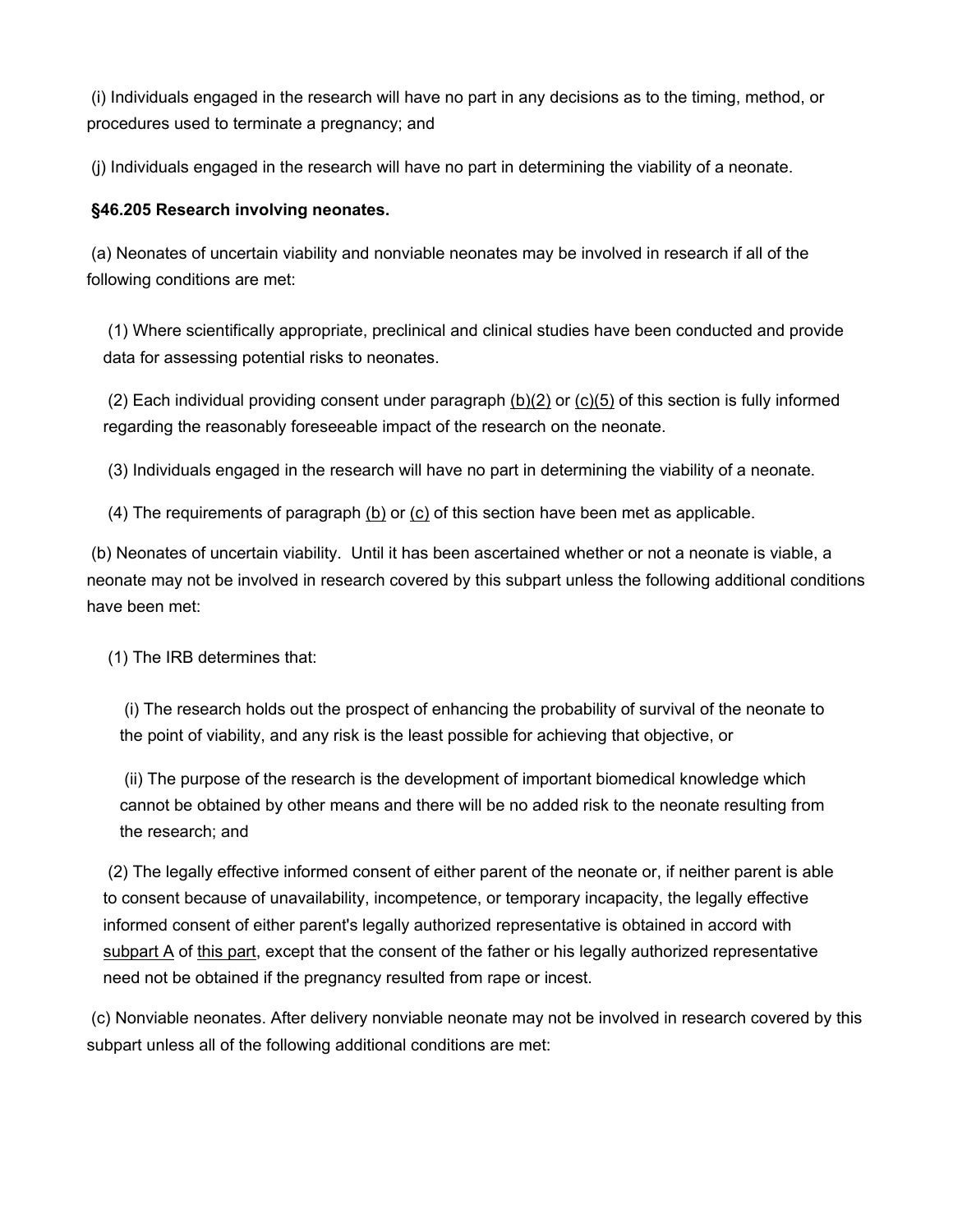(1) Vital functions of the neonate will not be artificially maintained;

(2) The research will not terminate the heartbeat or respiration of the neonate;

(3) There will be no added risk to the neonate resulting from the research;

(4) The purpose of the research is the development of important biomedical knowledge that cannot be obtained by other means; and

(5) The legally effective informed consent of both parents of the neonate is obtained in accord with subpart A of this part, except that the waiver and alteration provisions of §46.116(c) and (d) do not apply. However, if either parent is unable to consent because of unavailability, incompetence, or temporary incapacity, the informed consent of one parent of a nonviable neonate will suffice to meet the requirements of this paragraph (c)(5), except that the consent of the father need not be obtained if the pregnancy resulted from rape or incest. The consent of a legally authorized representative of either or both of the parents of a nonviable neonate will not suffice to meet the requirements of this paragraph (c)(5).

(d) Viable neonates. A neonate, after delivery, that has been determined to be viable may be included in research only to the extent permitted by and in accord with the requirements of subparts  $\overline{A}$  and  $\overline{D}$  of this part.

### §46.206 Research involving, after delivery, the placenta, the dead fetus or fetal material.

(a) Research involving, after delivery, the placenta; the dead fetus; macerated fetal material; or cells, tissue, or organs excised from a dead fetus, shall be conducted only in accord with any applicable federal, state, or local laws and regulations regarding such activities.

(b) If information associated with material described in paragraph  $(a)$  of this section is recorded for research purposes in a manner that living individuals can be identified, directly or through identifiers linked to those individuals, those individuals are research subjects and all pertinent subparts of this part are applicable.

# §46.207 Research not otherwise approvable which presents an opportunity to understand, prevent, or alleviate a serious problem affecting the health or welfare of pregnant women, fetuses, or neonates.

The Secretary will conduct or fund research that the IRB does not believe meets the requirements of §46.204 or §46.205 only if:

(a) The IRB finds that the research presents a reasonable opportunity to further the understanding, prevention, or alleviation of a serious problem affecting the health or welfare of pregnant women, fetuses or neonates; and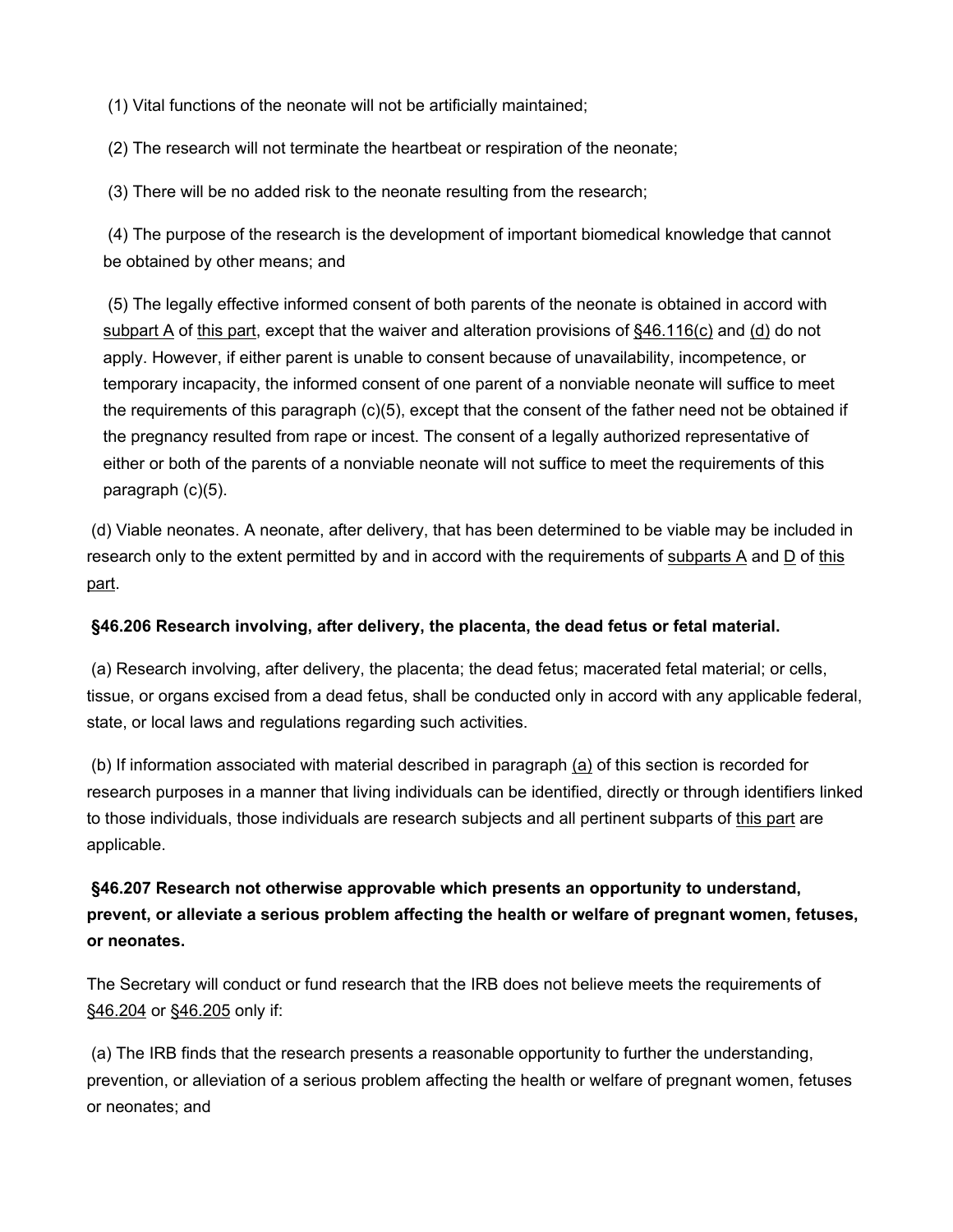(b) The Secretary, after consultation with a panel of experts in pertinent disciplines (for example: science, medicine, ethics, law) and following opportunity for public review and comment, including a public meeting announced in the FEDERAL REGISTER, has determined either:

(1) That the research in fact satisfies the conditions of §46.204, as applicable; or

# (2) The following:

(i) The research presents a reasonable opportunity to further the understanding, prevention, or alleviation of a serious problem affecting the health or welfare of pregnant women, fetuses or neonates;

(ii) The research will be conducted in accord with sound ethical principles; and

(iii) Informed consent will be obtained in accord with the informed consent provisions of subpart  $A$  and other applicable subparts of this part.

# Subpart C - Additional Protections Pertaining to Biomedical and Behavioral Research Involving Prisoners as Subjects

Source: 43 FR 53655, Nov. 16, 1978, unless otherwise noted.

# §46.301 Applicability.

(a) The regulations in this subpart are applicable to all biomedical and behavioral research conducted or supported by the Department of Health and Human Services involving prisoners as subjects.

(b) Nothing in this subpart shall be construed as indicating that compliance with the procedures set forth herein will authorize research involving prisoners as subjects, to the extent such research is limited or barred by applicable State or local law.

(c) The requirements of this subpart are in addition to those imposed under the other subparts of this part.

### §46.302 Purpose.

Inasmuch as prisoners may be under constraints because of their incarceration which could affect their ability to make a truly voluntary and uncoerced decision whether or not to participate as subjects in research, it is the purpose of this subpart to provide additional safeguards for the protection of prisoners involved in activities to which this subpart is applicable.

### §46.303 Definitions.

As used in this subpart:

(a) Secretary means the Secretary of Health and Human Services and any other officer or employee of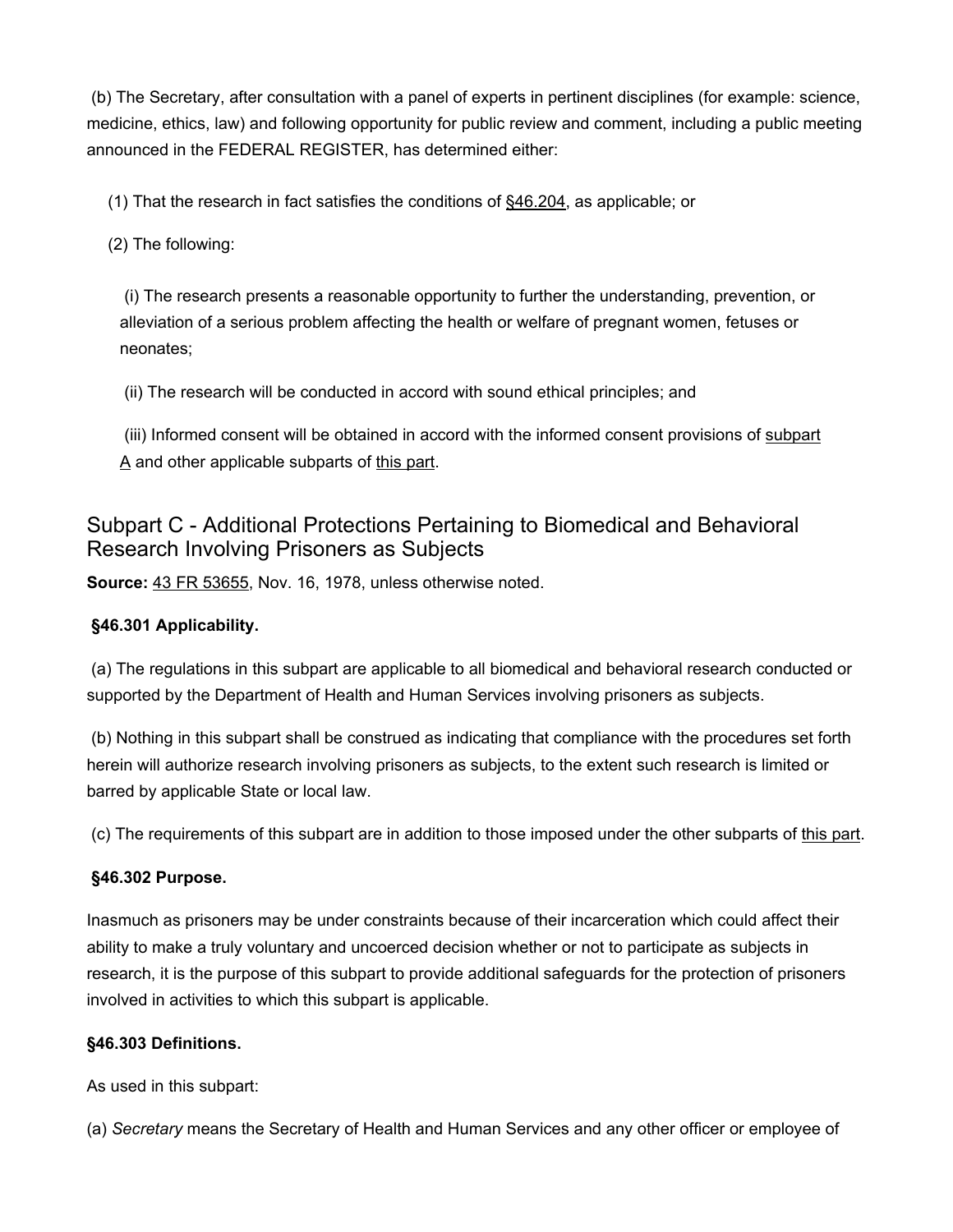the Department of Health and Human Services to whom authority has been delegated.

(b) DHHS means the Department of Health and Human Services.

(c) Prisoner means any individual involuntarily confined or detained in a penal institution. The term is intended to encompass individuals sentenced to such an institution under a criminal or civil statute, individuals detained in other facilities by virtue of statutes or commitment procedures which provide alternatives to criminal prosecution or incarceration in a penal institution, and individuals detained pending arraignment, trial, or sentencing.

(d) Minimal risk is the probability and magnitude of physical or psychological harm that is normally encountered in the daily lives, or in the routine medical, dental, or psychological examination of healthy persons.

# §46.304 Composition of Institutional Review Boards where prisoners are involved.

In addition to satisfying the requirements in §46.107 of this part, an Institutional Review Board, carrying out responsibilities under this part with respect to research covered by this subpart, shall also meet the following specific requirements:

(a) A majority of the Board (exclusive of prisoner members) shall have no association with the prison(s) involved, apart from their membership on the Board.

(b) At least one member of the Board shall be a prisoner, or a prisoner representative with appropriate background and experience to serve in that capacity, except that where a particular research project is reviewed by more than one Board only one Board need satisfy this requirement.

[43 FR 53655, Nov. 16, 1978, as amended at 46 FR 8366, Jan. 26, 1981]

### §46.305 Additional duties of the Institutional Review Boards where prisoners are involved.

(a) In addition to all other responsibilities prescribed for Institutional Review Boards under this part, the Board shall review research covered by this subpart and approve such research only if it finds that: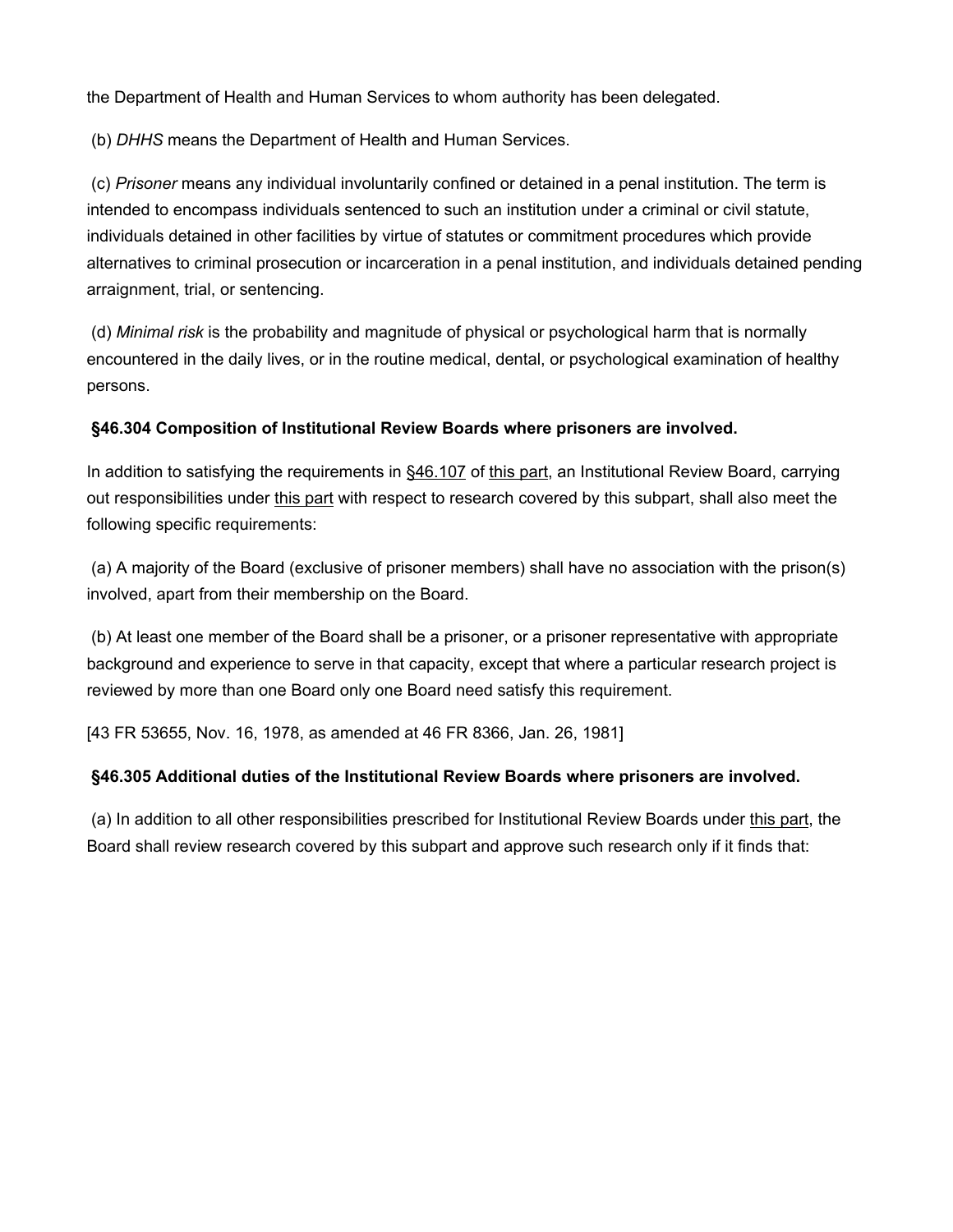(1) The research under review represents one of the categories of research permissible under §46.306(a)(2);

(2) Any possible advantages accruing to the prisoner through his or her participation in the research, when compared to the general living conditions, medical care, quality of food, amenities and opportunity for earnings in the prison, are not of such a magnitude that his or her ability to weigh the risks of the research against the value of such advantages in the limited choice environment of the prison is impaired;

(3) The risks involved in the research are commensurate with risks that would be accepted by nonprisoner volunteers;

(4) Procedures for the selection of subjects within the prison are fair to all prisoners and immune from arbitrary intervention by prison authorities or prisoners. Unless the principal investigator provides to the Board justification in writing for following some other procedures, control subjects must be selected randomly from the group of available prisoners who meet the characteristics needed for that particular research project;

(5) The information is presented in language which is understandable to the subject population;

(6) Adequate assurance exists that parole boards will not take into account a prisoner's participation in the research in making decisions regarding parole, and each prisoner is clearly informed in advance that participation in the research will have no effect on his or her parole; and

(7) Where the Board finds there may be a need for follow-up examination or care of participants after the end of their participation, adequate provision has been made for such examination or care, taking into account the varying lengths of individual prisoners' sentences, and for informing participants of this fact.

(b) The Board shall carry out such other duties as may be assigned by the Secretary.

(c) The institution shall certify to the Secretary, in such form and manner as the Secretary may require, that the duties of the Board under this section have been fulfilled.

# §46.306 Permitted research involving prisoners.

(a) Biomedical or behavioral research conducted or supported by DHHS may involve prisoners as subjects only if: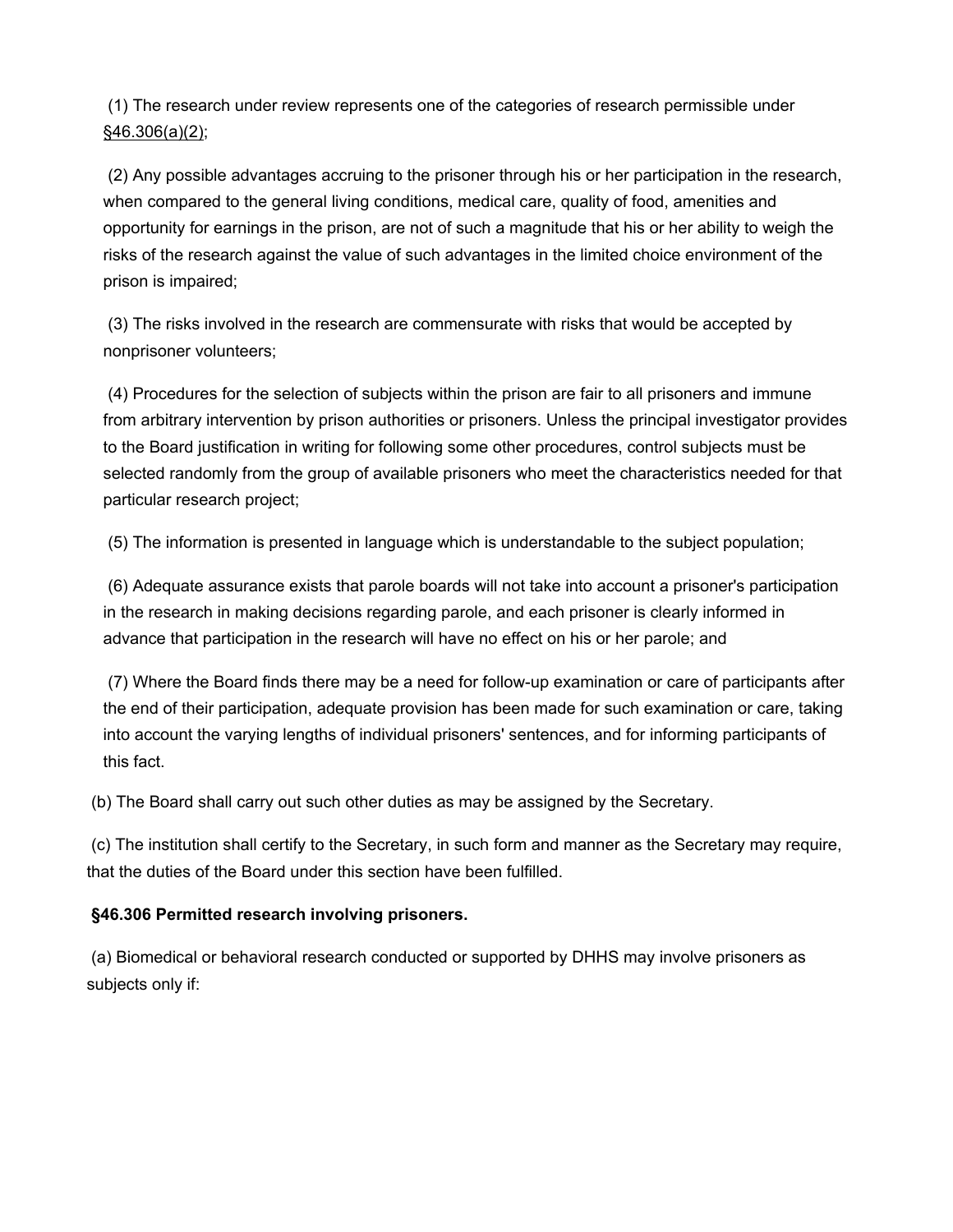(1) The institution responsible for the conduct of the research has certified to the Secretary that the Institutional Review Board has approved the research under §46.305 of this subpart; and

(2) In the judgment of the Secretary the proposed research involves solely the following:

(i) Study of the possible causes, effects, and processes of incarceration, and of criminal behavior, provided that the study presents no more than minimal risk and no more than inconvenience to the subjects;

(ii) Study of prisons as institutional structures or of prisoners asincarcerated persons, provided that the study presents no more than minimal risk and no more than inconvenience to the subjects;

(iii) Research on conditions particularly affecting prisoners as a class (for example, vaccine trials and other research on hepatitis which is much more prevalent in prisons than elsewhere; and research on social and psychological problems such as alcoholism, drug addiction, and sexual assaults) provided that the study may proceed only after the Secretary has consulted with appropriate experts including experts in penology, medicine, and ethics, and published notice, in the FEDERAL REGISTER, of his intent to approve such research; or

(iv) Research on practices, both innovative and accepted, which have the intent and reasonable probability of improving the health or well-being of the subject. In cases in which those studies require the assignment of prisoners in a manner consistent with protocols approved by the IRB to control groups which may not benefit from the research, the study may proceed only after the Secretary has consulted with appropriate experts, including experts in penology, medicine, and ethics, and published notice, in the FEDERAL REGISTER, of the intent to approve such research.

(b) Except as provided in paragraph (a) of this section, biomedical or behavioral research conducted or supported by DHHS shall not involve prisoners as subjects.

Subpart D - Additional Protections for Children Involved as Subjects in Research Source: 48 FR 9818, March 8, 1983, unless otherwise noted.

### §46.401 To what do these regulations apply?

(a) This subpart applies to all research involving children as subjects, conducted or supported by the Department of Health and Human Services.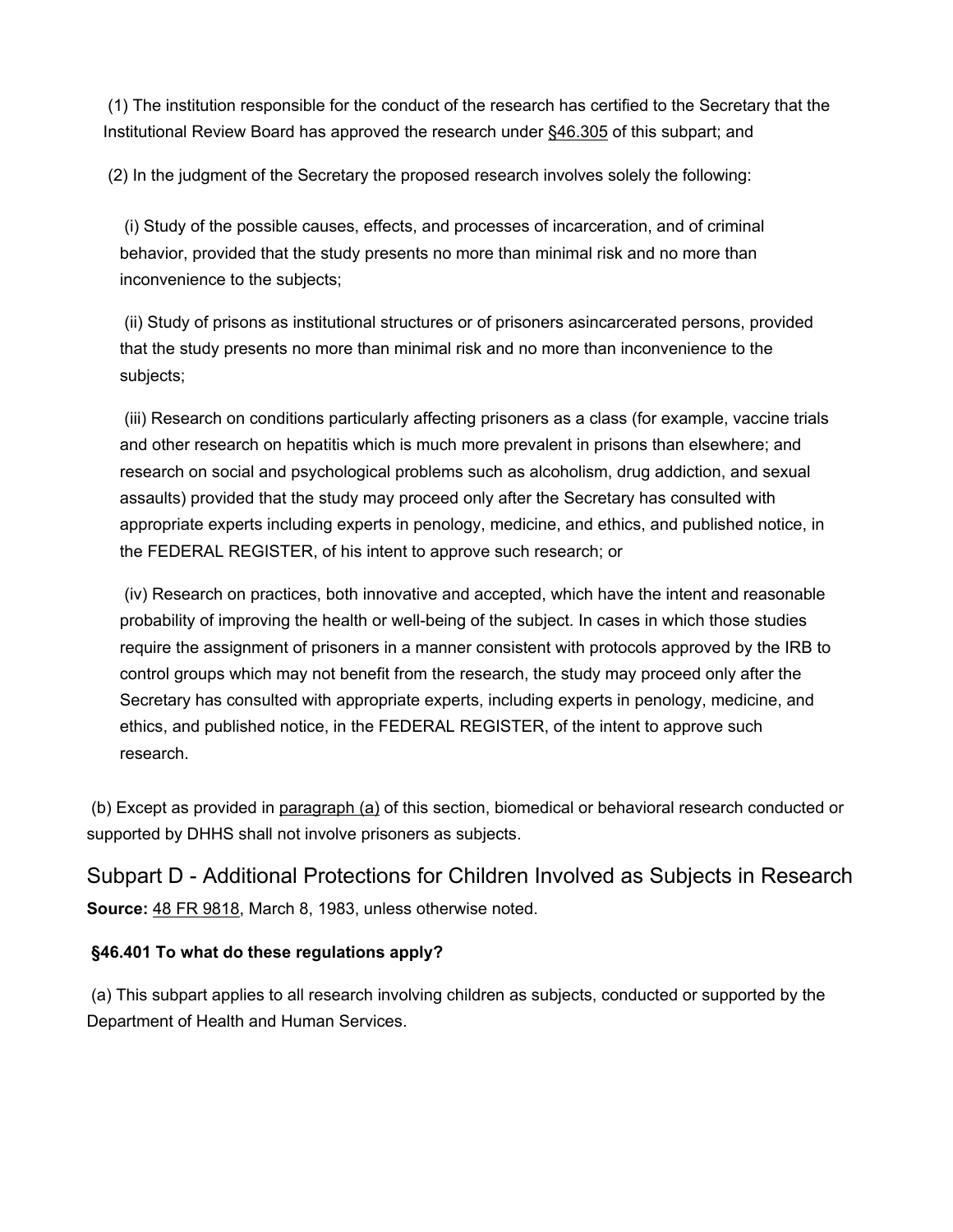(1) This includes research conducted by Department employees, except that each head of an Operating Division of the Department may adopt such nonsubstantive, procedural modifications as may be appropriate from an administrative standpoint.

(2) It also includes research conducted or supported by the Department of Health and Human Services outside the United States, but in appropriate circumstances, the Secretary may, under paragraph (e) of §46.101 of subpart A, waive the applicability of some or all of the requirements of these regulations for research of this type.

(b) Exemptions at  $§46.101(b)(1)$  and  $(b)(3)$  through  $(b)(6)$  are applicable to this subpart. The exemption at §46.101(b)(2) regarding educational tests is also applicable to this subpart. However, the exemption at §46.101(b)(2) for research involving survey or interview procedures or observations of public behavior does not apply to research covered by this subpart, except for research involving observation of public behavior when the investigator(s) do not participate in the activities being observed.

(c) The exceptions, additions, and provisions for waiver as they appear in paragraphs (c) through (i) of §46.101 of subpart A are applicable to this subpart.

[48 FR 9818, Mar.8, 1983; 56 FR 28032, June 18, 1991; 56 FR 29757, June 28, 1991.]

# §46.402 Definitions.

The definitions in §46.102 of subpart A shall be applicable to this subpart as well. In addition, as used in this subpart:

(a) Children are persons who have not attained the legal age for consent to treatments or procedures involved in the research, under the applicable law of the jurisdiction in which the research will be conducted.

(b) Assent means a child's affirmative agreement to participate in research. Mere failure to object should not, absent affirmative agreement, be construed as assent.

(c) Permission means the agreement of parent(s) or guardian to the participation of their child or ward in research.

(d) Parent means a child's biological or adoptive parent.

(e) Guardian means an individual who is authorized under applicable State or local law to consent on behalf of a child to general medical care.

# §46.403 IRB duties.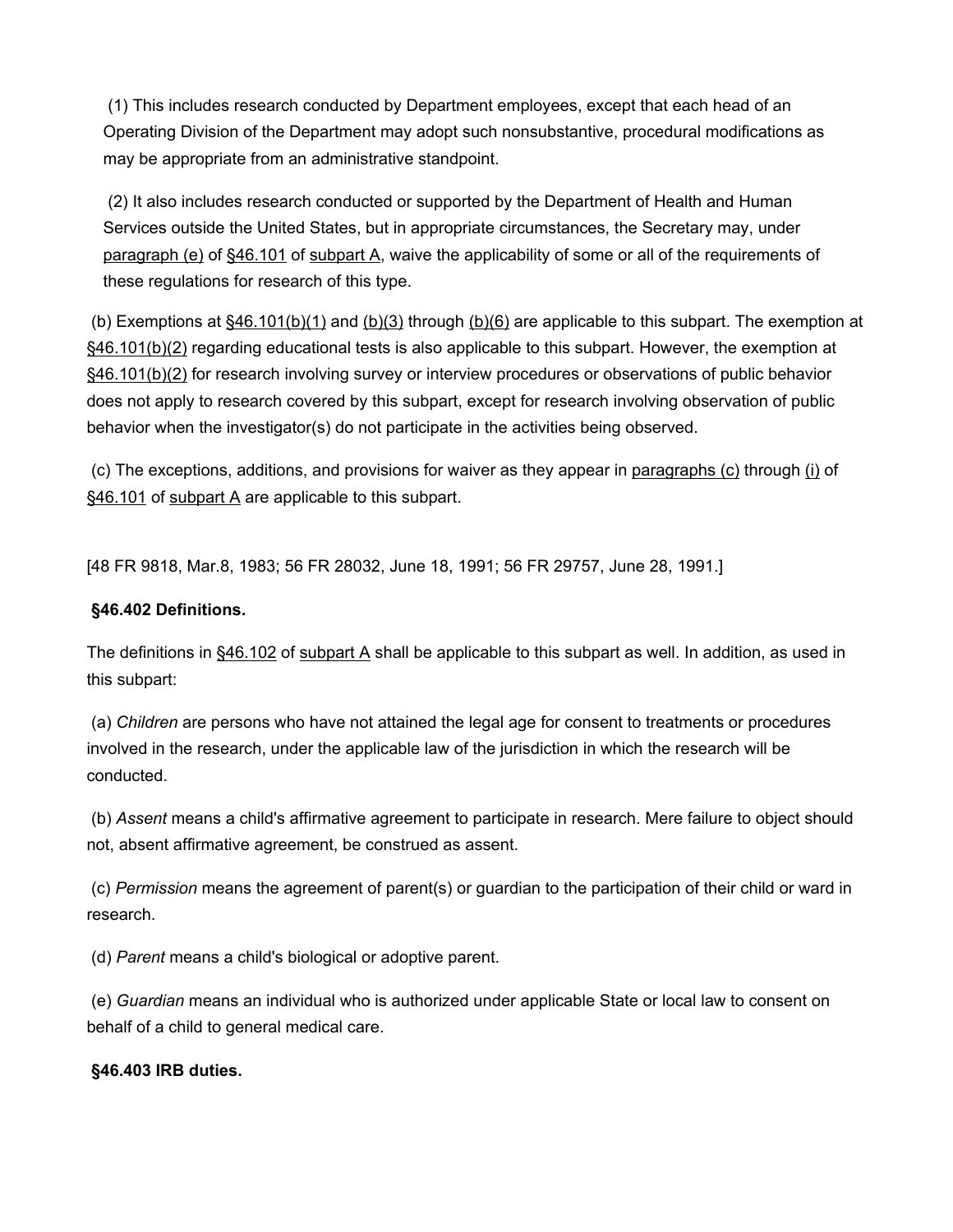In addition to other responsibilities assigned to IRBs under this part, each IRB shall review research covered by this subpart and approve only research which satisfies the conditions of all applicable sections of this subpart.

# §46.404 Research not involving greater than minimal risk.

HHS will conduct or fund research in which the IRB finds that no greater than minimal risk to children is presented, only if the IRB finds that adequate provisions are made for soliciting the assent of the children and the permission of their parents or guardians, as set forth in §46.408.

# §46.405 Research involving greater than minimal risk but presenting the prospect of direct benefit to the individual subjects.

HHS will conduct or fund research in which the IRB finds that more than minimal risk to children is presented by an intervention or procedure that holds out the prospect of direct benefit for the individual subject, or by a monitoring procedure that is likely to contribute to the subject's well-being, only if the IRB finds that:

(a) The risk is justified by the anticipated benefit to the subjects;

(b) The relation of the anticipated benefit to the risk is at least as favorable to the subjects as that presented by available alternative approaches; and

(c) Adequate provisions are made for soliciting the assent of the children and permission of their parents or guardians, as set forth in §46.408.

# §46.406 Research involving greater than minimal risk and no prospect of direct benefit to individual subjects, but likely to yield generalizable knowledge about the subject's disorder or condition.

HHS will conduct or fund research in which the IRB finds that more than minimal risk to children is presented by an intervention or procedure that does not hold out the prospect of direct benefit for the individual subject, or by a monitoring procedure which is not likely to contribute to the well-being of the subject, only if the IRB finds that:

(a) The risk represents a minor increase over minimal risk;

(b) The intervention or procedure presents experiences to subjects that are reasonably commensurate with those inherent in their actual or expected medical, dental, psychological, social, or educational situations;

(c) The intervention or procedure is likely to yield generalizable knowledge about the subjects' disorder or condition which is of vital importance for the understanding or amelioration of the subjects' disorder or condition; and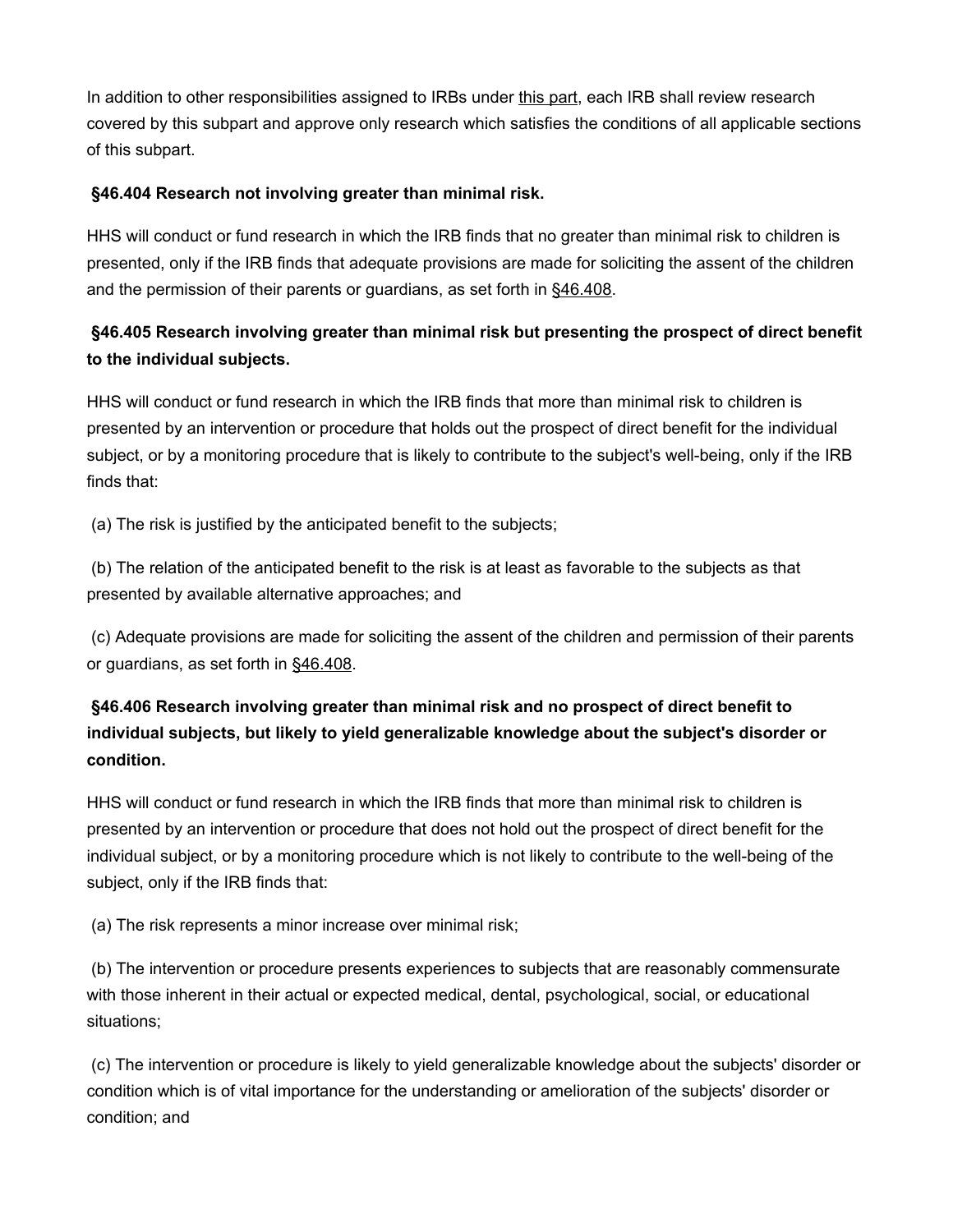(d) Adequate provisions are made for soliciting assent of the children and permission of their parents or guardians, as set forth in §46.408.

# §46.407 Research not otherwise approvable which presents an opportunity to understand, prevent, or alleviate a serious problem affecting the health or welfare of children.

HHS will conduct or fund research that the IRB does not believe meets the requirements of §46.404, §46.405, or §46.406 only if:

(a) the IRB finds that the research presents a reasonable opportunity to further the understanding, prevention, or alleviation of a serious problem affecting the health or welfare of children; and

(b) the Secretary, after consultation with a panel of experts in pertinent disciplines (for example: science, medicine, education, ethics, law) and following opportunity for public review and comment, has determined either:

(1) that the research in fact satisfies the conditions of  $§46.404$ ,  $§46.405$ , or  $§46.406$ , as applicable, or (2) the following:

(i) the research presents a reasonable opportunity to further the understanding, prevention, or alleviation of a serious problem affecting the health or welfare of children;

(ii) the research will be conducted in accordance with sound ethical principles;

(iii) adequate provisions are made for soliciting the assent of children and the permission of their parents or guardians, as set forth in §46.408.

# §46.408 Requirements for permission by parents or guardians and for assent by children.

(a) In addition to the determinations required under other applicable sections of this subpart, the IRB shall determine that adequate provisions are made for soliciting the assent of the children, when in the judgment of the IRB the children are capable of providing assent. In determining whether children are capable of assenting, the IRB shall take into account the ages, maturity, and psychological state of the children involved. This judgment may be made for all children to be involved in research under a particular protocol, or for each child, as the IRB deems appropriate. If the IRB determines that the capability of some or all of the children is so limited that they cannot reasonably be consulted or that the intervention or procedure involved in the research holds out a prospect of direct benefit that is important to the health or well-being of the children and is available only in the context of the research, the assent of the children is not a necessary condition for proceeding with the research. Even where the IRB determines that the subjects are capable of assenting, the IRB may still waive the assent requirement under circumstances in which consent may be waived in accord with §46.116 of Subpart A.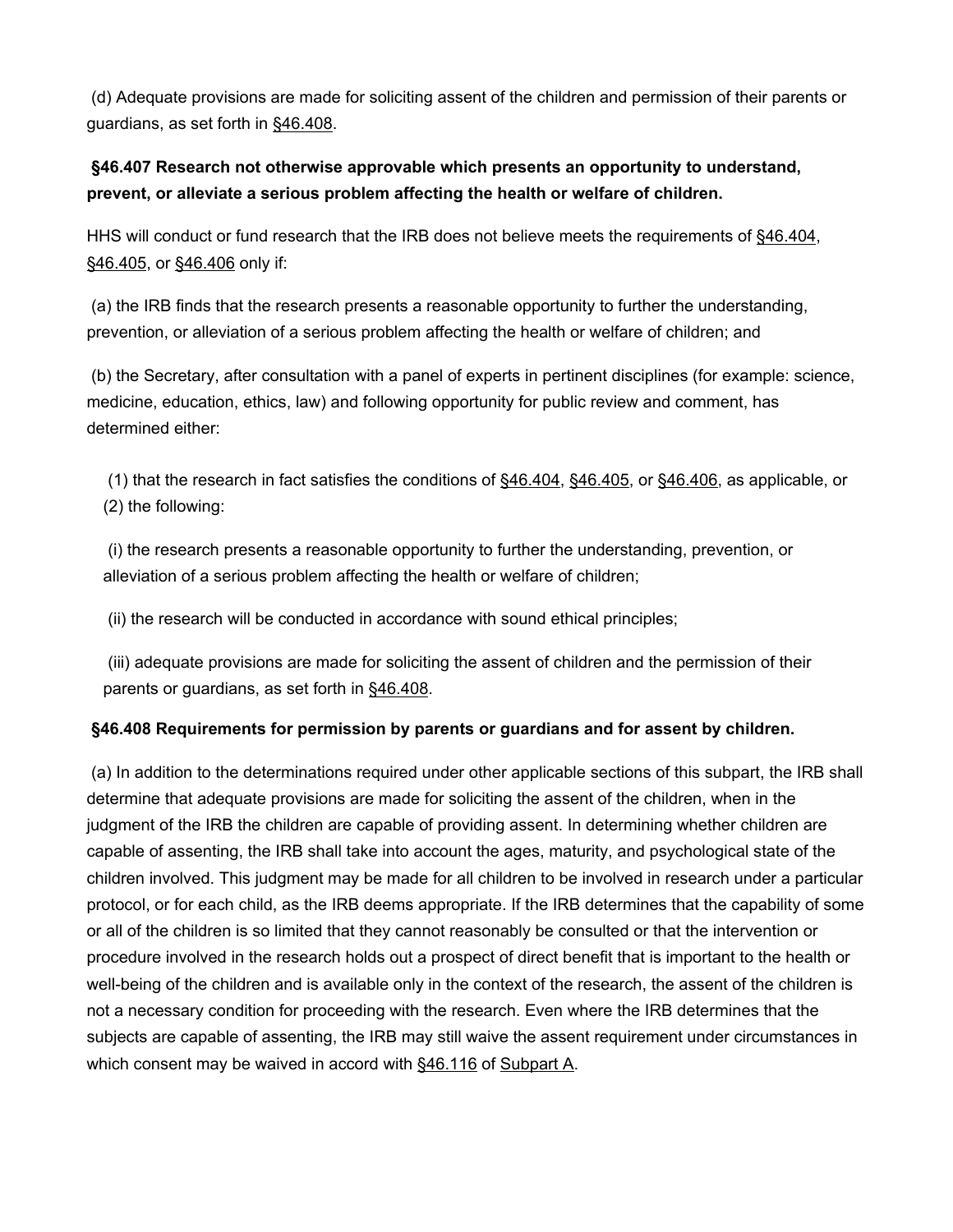(b) In addition to the determinations required under other applicable sections of this subpart, the IRB shall determine, in accordance with and to the extent that consent is required by §46.116 of Subpart A, that adequate provisions are made for soliciting the permission of each child's parents or guardian. Where parental permission is to be obtained, the IRB may find that the permission of one parent is sufficient for research to be conducted under §46.404 or §46.405. Where research is covered by §§46.406 and 46.407 and permission is to be obtained from parents, both parents must give their permission unless one parent is deceased, unknown, incompetent, or not reasonably available, or when only one parent has legal responsibility for the care and custody of the child.

(c) In addition to the provisions for waiver contained in §46.116 of subpart A, if the IRB determines that a research protocol is designed for conditions or for a subject population for which parental or guardian permission is not a reasonable requirement to protect the subjects (for example, neglected or abused children), it may waive the consent requirements in Subpart A of this part and paragraph (b) of this section, provided an appropriate mechanism for protecting the children who will participate as subjects in the research is substituted, and provided further that the waiver is not inconsistent with federal, state, or local law. The choice of an appropriate mechanism would depend upon the nature and purpose of the activities described in the protocol, the risk and anticipated benefit to the research subjects, and their age, maturity, status, and condition.

(d) Permission by parents or guardians shall be documented in accordance with and to the extent required by §46.117 of subpart A.

(e) When the IRB determines that assent is required, it shall also determine whether and how assent must be documented.

#### §46.409 Wards.

(a) Children who are wards of the state or any other agency, institution, or entity can be included in research approved under §46.406 or §46.407 only if such research is:

(1) Related to their status as wards; or

(2) Conducted in schools, camps, hospitals, institutions, or similar settings in which the majority of children involved as subjects are not wards.

(b) If the research is approved under paragraph (a) of this section, the IRB shall require appointment of an advocate for each child who is a ward, in addition to any other individual acting on behalf of the child as guardian or in loco parentis. One individual may serve as advocate for more than one child. The advocate shall be an individual who has the background and experience to act in, and agrees to act in, the best interests of the child for the duration of the child's participation in the research and who is not associated in any way (except in the role as advocate or member of the IRB) with the research, the investigator(s), or the guardian organization.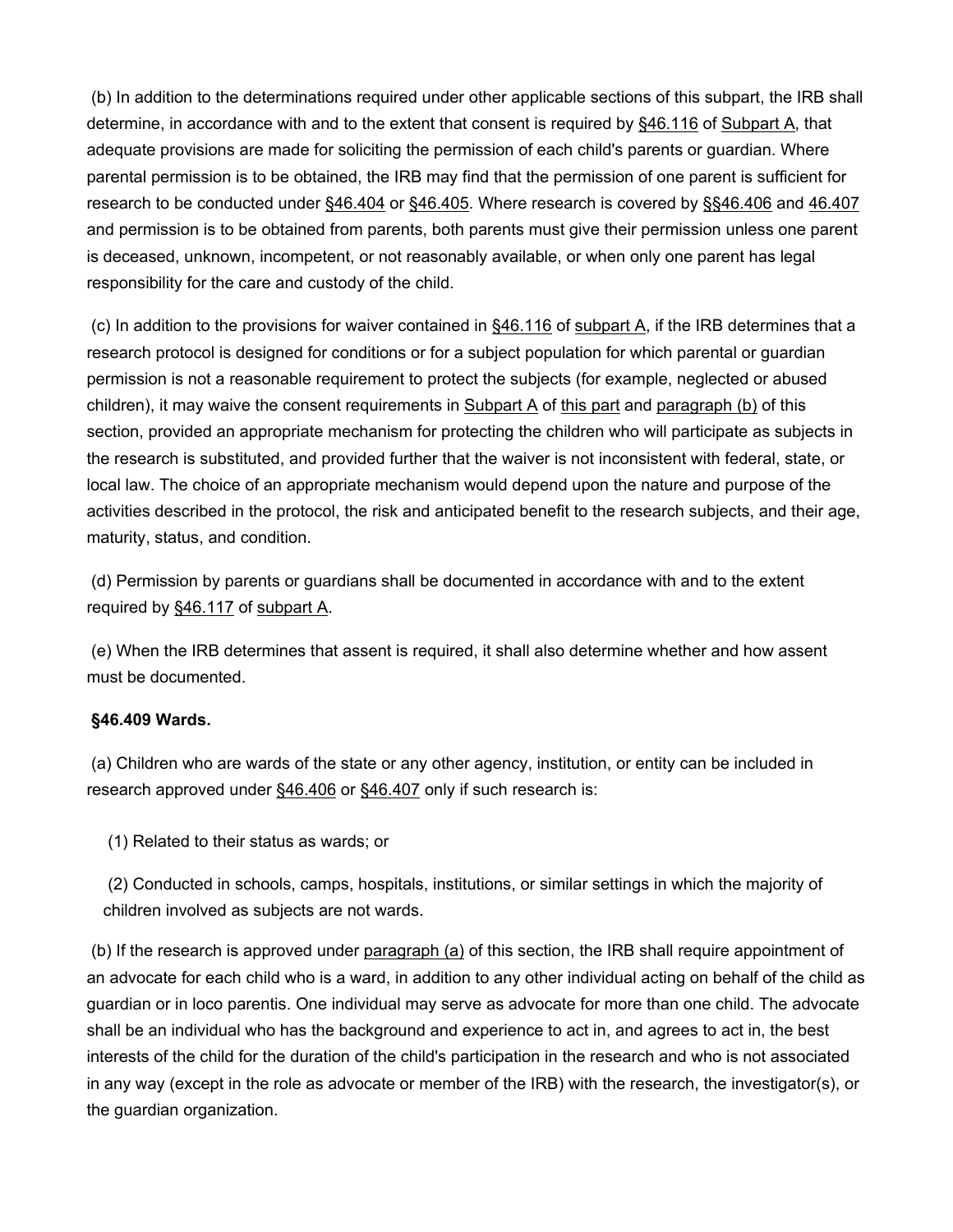# Subpart E - Registration of Institutional Review Boards

Source: 74 FR 2399, January 15, 2009, unless otherwise noted.

# §46.501 What IRBs must be registered?

Each IRB that is designated by an institution under an assurance of compliance approved for federalwide use by the Office for Human Research Protections (OHRP) under §46.103(a) and that reviews research involving human subjects conducted or supported by the Department of Health and Human Services (HHS) must be registered with HHS. An individual authorized to act on behalf of the institution or organization operating the IRB must submit the registration information.

# §46.502 What information must be provided when registering an IRB?

The following information must be provided to HHS when registering an IRB:

(a) The name, mailing address, and street address (if different from the mailing address) of the institution or organization operating the IRB(s); and the name, mailing address, phone number, facsimile number, and electronic mail address of the senior officer or head official of that institution or organization who is responsible for overseeing activities performed by the IRB.

(b) The name, mailing address, phone number, facsimile number, and electronic mail address of the contact person providing the registration information.

(c) The name, if any, assigned to the IRB by the institution or organization, and the IRB's mailing address, street address (if different from the mailing address), phone number, facsimile number, and electronic mail address.

(d) The name, phone number, and electronic mail address of the IRB chairperson.

- (e)(1) The approximate numbers of:
	- (i) All active protocols; and

(ii) Active protocols conducted or supported by HHS.

(2) For purpose of this regulation, an ``active protocol'' is any protocol for which the IRB conducted an initial review or a continuing review at a convened meeting or under an expedited review procedure during the preceding twelve months.

(f) The approximate number of full-time equivalent positions devoted to the IRB's administrative activities.

# §46.503 When must an IRB be registered?

An IRB must be registered before it can be designated under an assurance approved for federalwide use by OHRP under §46.103(a).